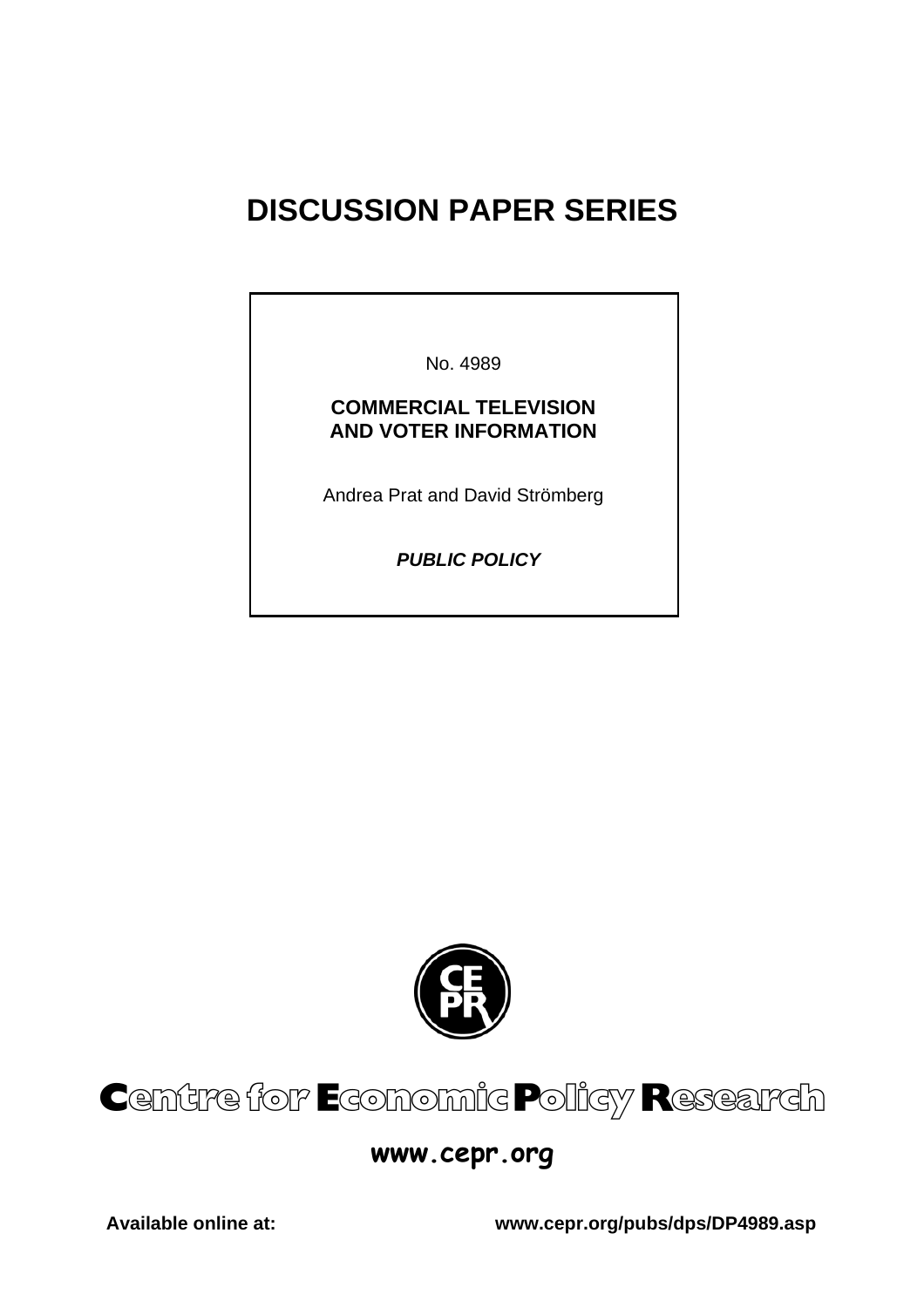# **COMMERCIAL TELEVISION AND VOTER INFORMATION**

**Andrea Prat,** London School of Economics (LSE) and CEPR **David Strömberg,** IIES, Stockholm University and CEPR

> Discussion Paper No. 4989 April 2005

Centre for Economic Policy Research 90–98 Goswell Rd, London EC1V 7RR, UK Tel: (44 20) 7878 2900, Fax: (44 20) 7878 2999 Email: cepr@cepr.org, Website: www.cepr.org

This Discussion Paper is issued under the auspices of the Centre's research programme in **PUBLIC POLICY**. Any opinions expressed here are those of the author(s) and not those of the Centre for Economic Policy Research. Research disseminated by CEPR may include views on policy, but the Centre itself takes no institutional policy positions.

The Centre for Economic Policy Research was established in 1983 as a private educational charity, to promote independent analysis and public discussion of open economies and the relations among them. It is pluralist and non-partisan, bringing economic research to bear on the analysis of medium- and long-run policy questions. Institutional (core) finance for the Centre has been provided through major grants from the Economic and Social Research Council, under which an ESRC Resource Centre operates within CEPR; the Esmée Fairbairn Charitable Trust; and the Bank of England. These organizations do not give prior review to the Centre's publications, nor do they necessarily endorse the views expressed therein.

These Discussion Papers often represent preliminary or incomplete work, circulated to encourage discussion and comment. Citation and use of such a paper should take account of its provisional character.

Copyright: Andrea Prat and David Strömberg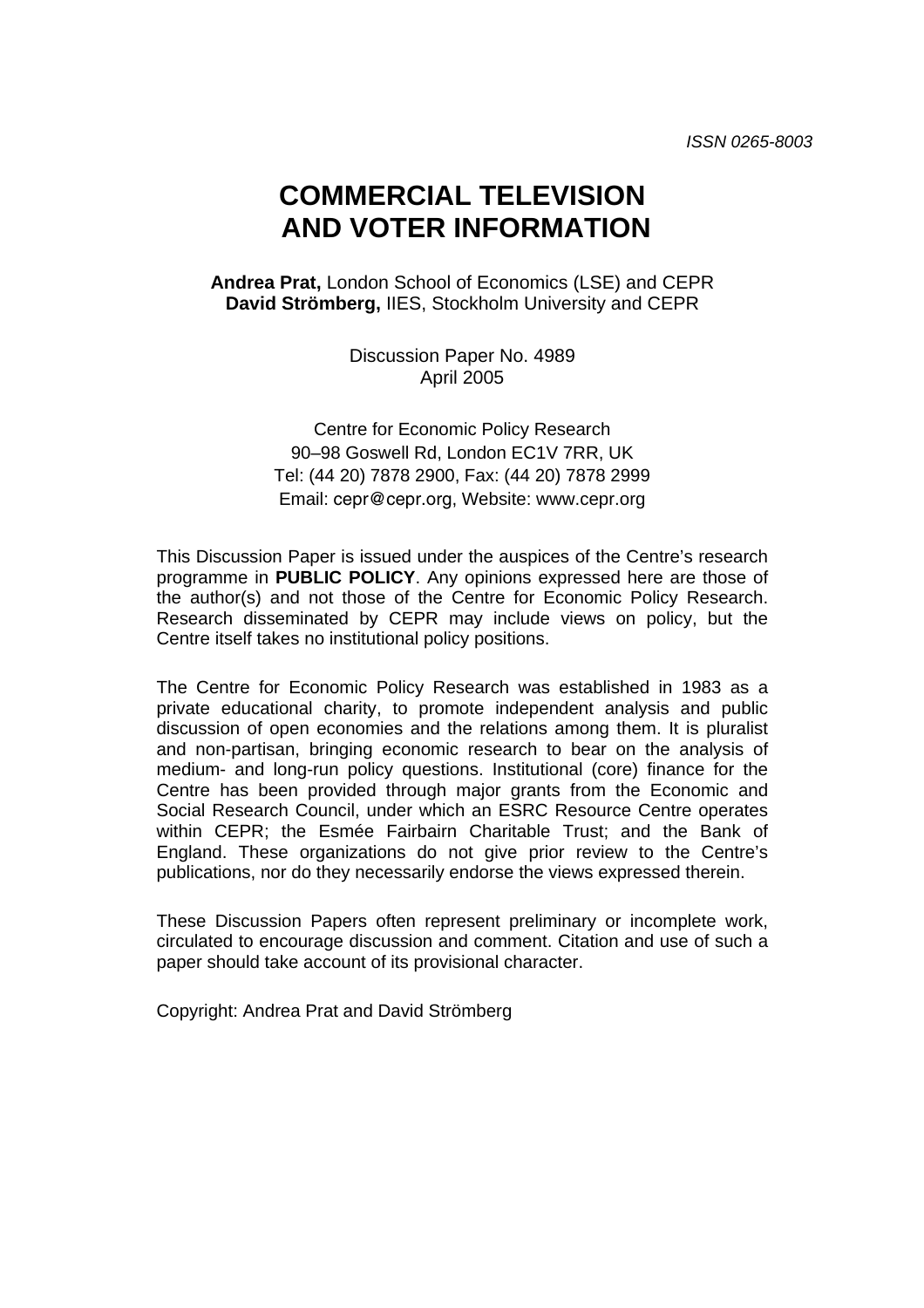CEPR Discussion Paper No. 4989

April 2005

# **ABSTRACT**

# Commercial Television and Voter Information\*

What is the effect of liberalizing a country's broadcasting system on the level of information of its citizens? To analyse this question, we first construct a model of state monopoly broadcasting where the government selects the amount of television news coverage of different public policy outcomes, and then sets public policy and political rents. Voters vote retrospectively given the news provided. In equilibrium, the incumbent provides some news coverage, and more so to groups for which reducing policy uncertainty is more important. We then introduce a profit-maximizing commercial channel. It provides more news coverage to groups of voters valuable to advertisers or underprovided by the state monopoly.

We test our predictions on a panel of individuals interviewed in the elections before and after the entry of commercial TV in Sweden. We find that people who start watching commercial TV news increase their level of political knowledge more than those who do not. They also increase their political participation more. The positive informational effects are particularly valuable since commercial TV news attracts *ex ante* uniformed voters.

# JEL Classification: L33

Keywords: commercial television, mass media, public service broadcasting and voter information

| Andrea Prat                     |
|---------------------------------|
| <b>STICERD</b>                  |
| LSE, London School of Economics |
| <b>Houghton Street</b>          |
| London                          |
| WC2 2AE                         |
| Tel: (44 20) 7955 6992          |
| Fax: (44 20) 7955 6951          |
| Email: a.prat@lse.ac.uk         |

For further Discussion Papers by this author see: www.cepr.org/pubs/new-dps/dplist.asp?authorid=138721

David Strömberg Institute for International Economic Studies, IIES Stockholm University S-106 91 Stockholm **SWEDEN** Tel: (46 8) 16 43 76 Fax: (46 8) 16 14 43 Email: david.stromberg@iies.su.se

For further Discussion Papers by this author see: www.cepr.org/pubs/new-dps/dplist.asp?authorid=131482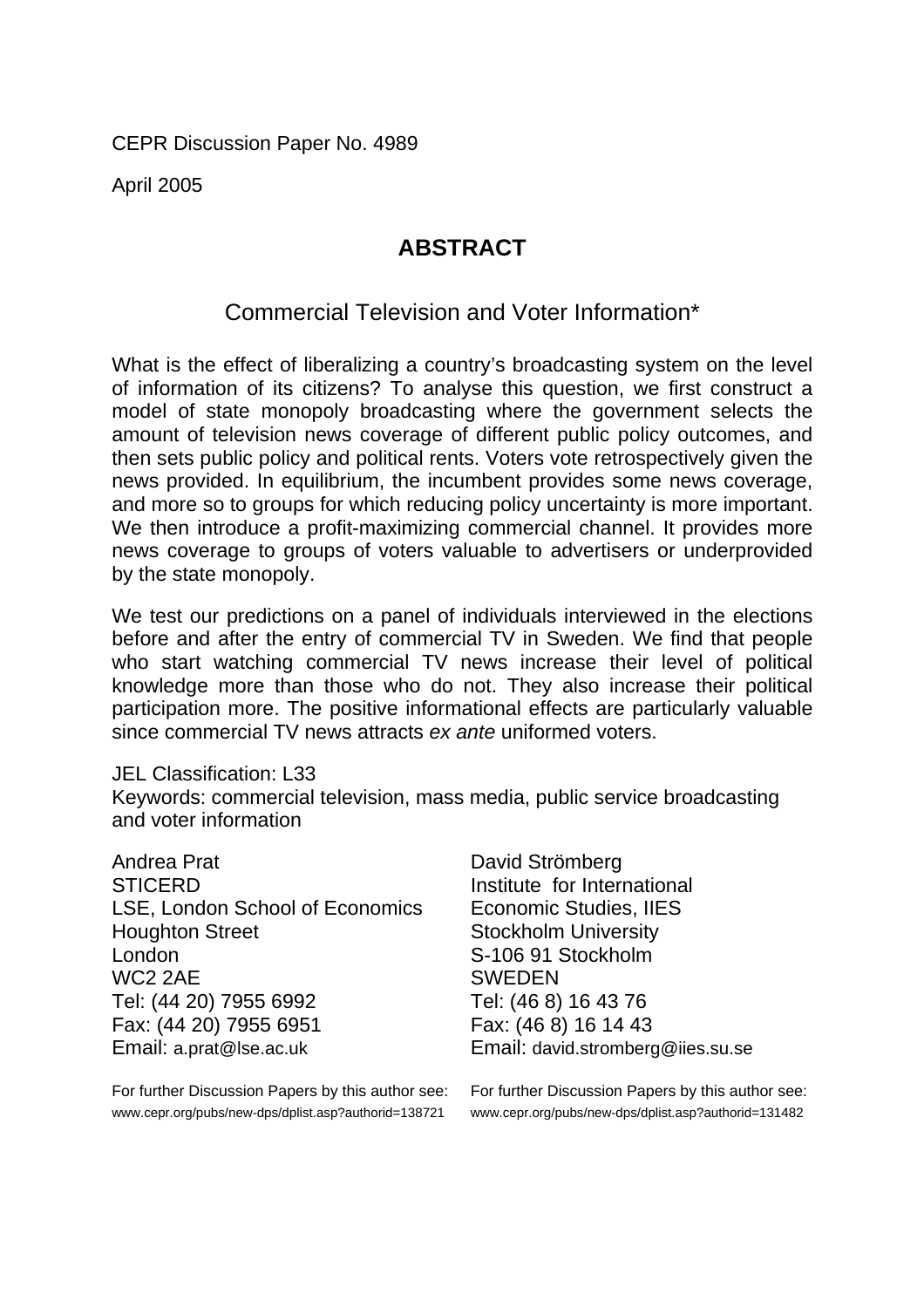\*We thank Tim Besley, Jordi Blanes, Peter Davis, Torsten Persson, Justin Wolfers, and audiences at Bristol (Political Economy Workshop), the LSE, Penn (IGIER-PIER Conference on Political Economics), Stanford (Conference on the Media and Economic Performance), and Toulouse (Conference on the Regulation of Media Markets) for useful comments.

Submitted 11 March 2005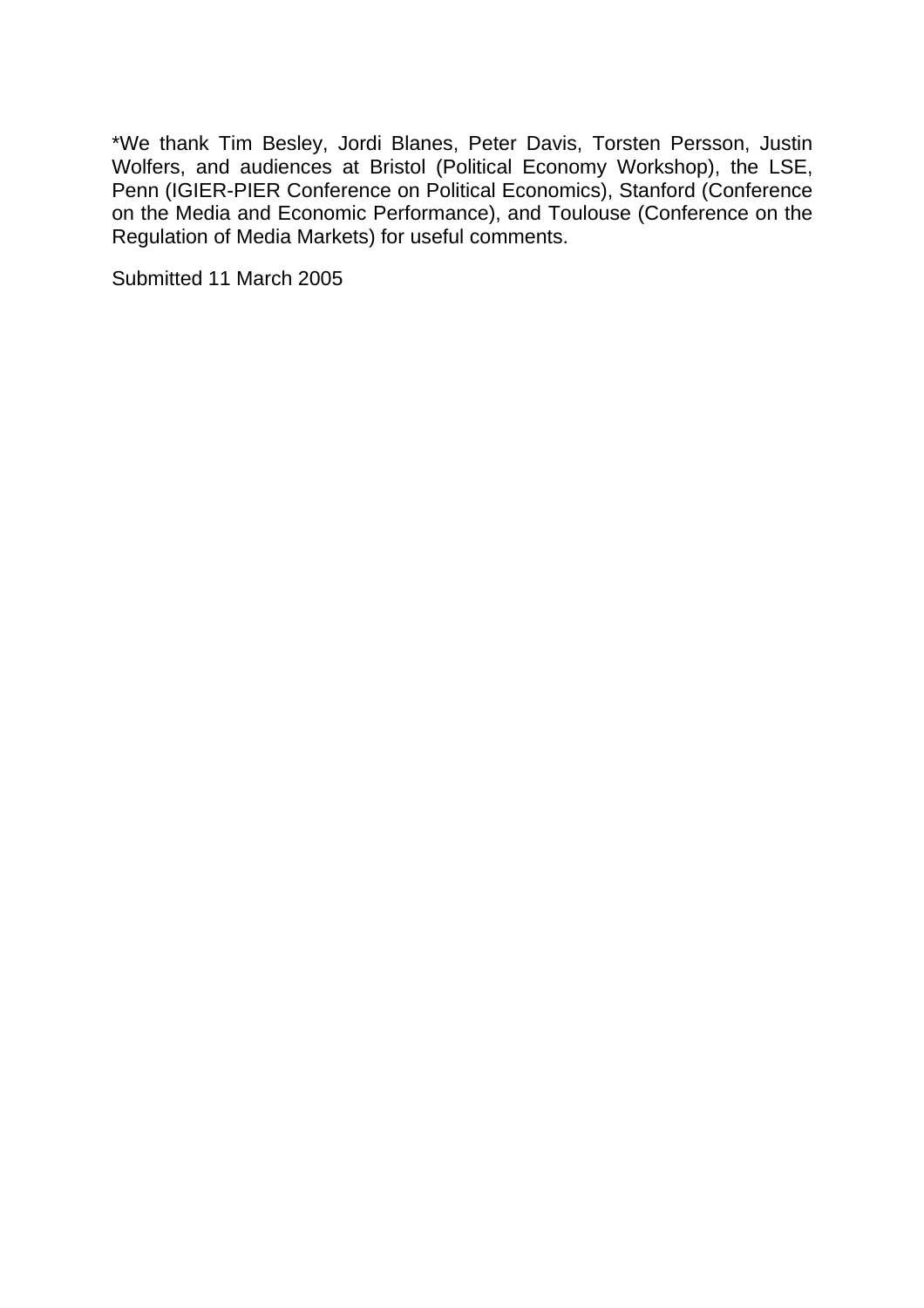# Commercial Television and Voter Information

Andrea Prat London School of Economics

David Strömberg Stockholm University

March 11, 2005

#### Abstract

What is the effect of liberalizing a country's broadcasting system on the level of information of its citizens? To analyze this question, we first construct a model of state monopoly broadcasting where the government selects the amount of television news coverage of different public policy outcomes, and then sets public policy and political rents. Voters vote retrospectively given the news provided. In equilibrium, the incumbent provides some news coverage, and more so to groups for which reducing policy uncertainty is more important. We then introduce a profit-maximizing commercial channel. It provides more news coverage to groups of voters valuable to advertisers or underprovided by the state monopoly.

We test our predictions on a panel of individuals interviewed in the elections before and after the entry of commercial TV in Sweden. We find that people who start watching commercial TV news increase their level of political knowledge more than those who do not. They also increase their political participation more. The positive informational effects are particularly valuable since commercial TV news attracts ex ante uniformed voters.

In most countries the state is the dominant provider of television programs. The most notable exception is the United States in which the five largest channels are all privately owned (Djankov et al. [7]). While state television plays an important, it is not as important as it was in the past. In 1980 all European countries had state TV monopolies, except for Britain and Italy (with dual systems) and Luxembourg (all commercial). There were seven times as many public channels as private. By 1997 the balance was reversed: only three countries had purely public national channels (Austria, Ireland, and Switzerland), and commercial channels outnumbered public.

We thank Tim Besley, Jordi Blanes, Peter Davis, Torsten Persson, Justin Wolfers, and audiences at Bristol (Political Economy Workshop), the LSE, Penn (IGIER-PIER Conference on Political Economics), Stanford (Conference on the Media and Economic Performance), and Toulouse (Conference on the Regulation of Media Markets) for useful comments.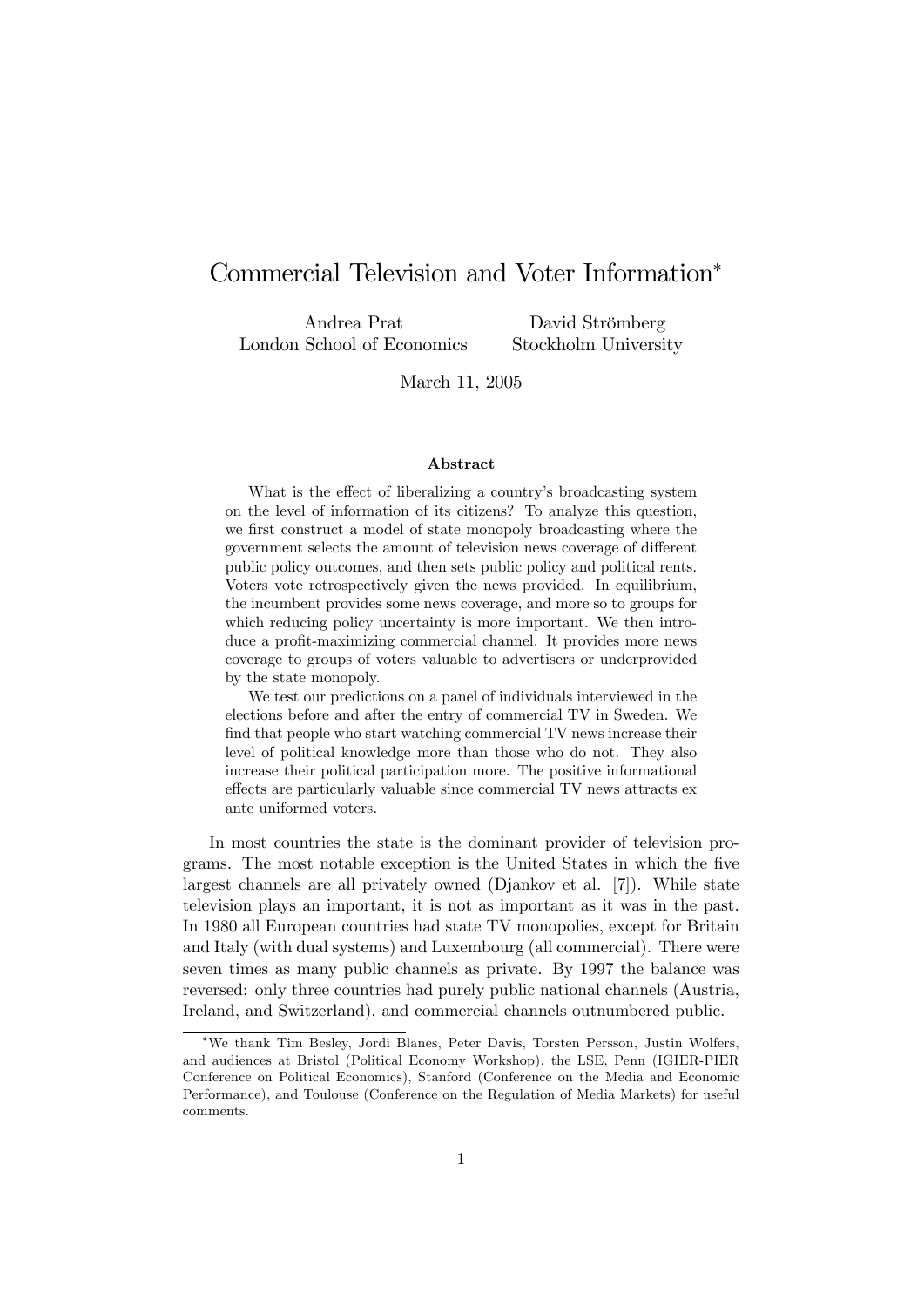The change in media structure may have important implications for public policy. Strömberg (1999, 2004) and Besley and Burgess [4] present evidence that citizens with better access to mass media receive more favorable public policies. Information is also necessary for voters to punish corrupt or "shirking" politicians. Djankov et al.[7] analyze cross country evidence which suggests that ownership matters for mass media conduct. Besley and Prat [5] construct a model of media ownership and political capture. Gentzkow et al. [9] provide evidence that the transformation that the US newspaper industry underwent between 1870 and 1920 was one of the causes of the decline of political corruption in that period. Mullainathan and Shleifer [13] and Gentzkow and Shapiro [10] study how the structure of the media industry determines the bias in information provided by the media to citizens.

The increased commercialization in broadcasting around the world has caused a heated policy debate. Opponents have voiced fears that entertainment programs marginalize informational content, leading to an impoverished public sphere. There are also fears that commercialization reduces diversity in programming. At particular risk would be the interest of segments of the poorly placed segments of the population: the poor, the less informed, children, elderly, etc. (Blumler, 1992).

In particular, there seems to be a consensus among political scientists and media scholars that viewers receive more political information from public service broadcasters than from their commercial counteparts. This is based on cross-sectional analyses, such as Holtz-Bacha and Norris [12], that find that people who watch relatively more commmercial television are less informed about public affairs.<sup>1</sup>

However, to our knowledge, there has been no attempt to undertake more systematic research on this key topic in media policy. The goal of the present paper is to begin to fill this gap in two ways. We first build a theoretical model of state TV, and subsequent commercial entry. This will provide predictions regarding the programming choices of state and commercial TV, the consequent channel selection of individuals, and the impact on individuals' knowledge. We then test the predictions using a Swedish survey that interviewed the same respondents in two consecutive elections, before and after the entry of commercial TV. This way, we can identify the ex ante characteristics of those who select into private and public TV, and hopefully isolate the effect of commercial TV.

We begin with a brief description of the conceptual set-up we use. The existing theoretical comparisons between state broadcasting and commercial

<sup>&</sup>lt;sup>1</sup>In this debate, American commercial TV is seen as a discouraging example. This is not completely ungrounded, the conventional wisdom (among political scientists and media scolars) is that citizens learn nothing about politics from television in the US. This is backed up by consistent survey evidence that reported TV news watching is not correlated with knowledge (see for example Delli Carpini and Keeter, 1996).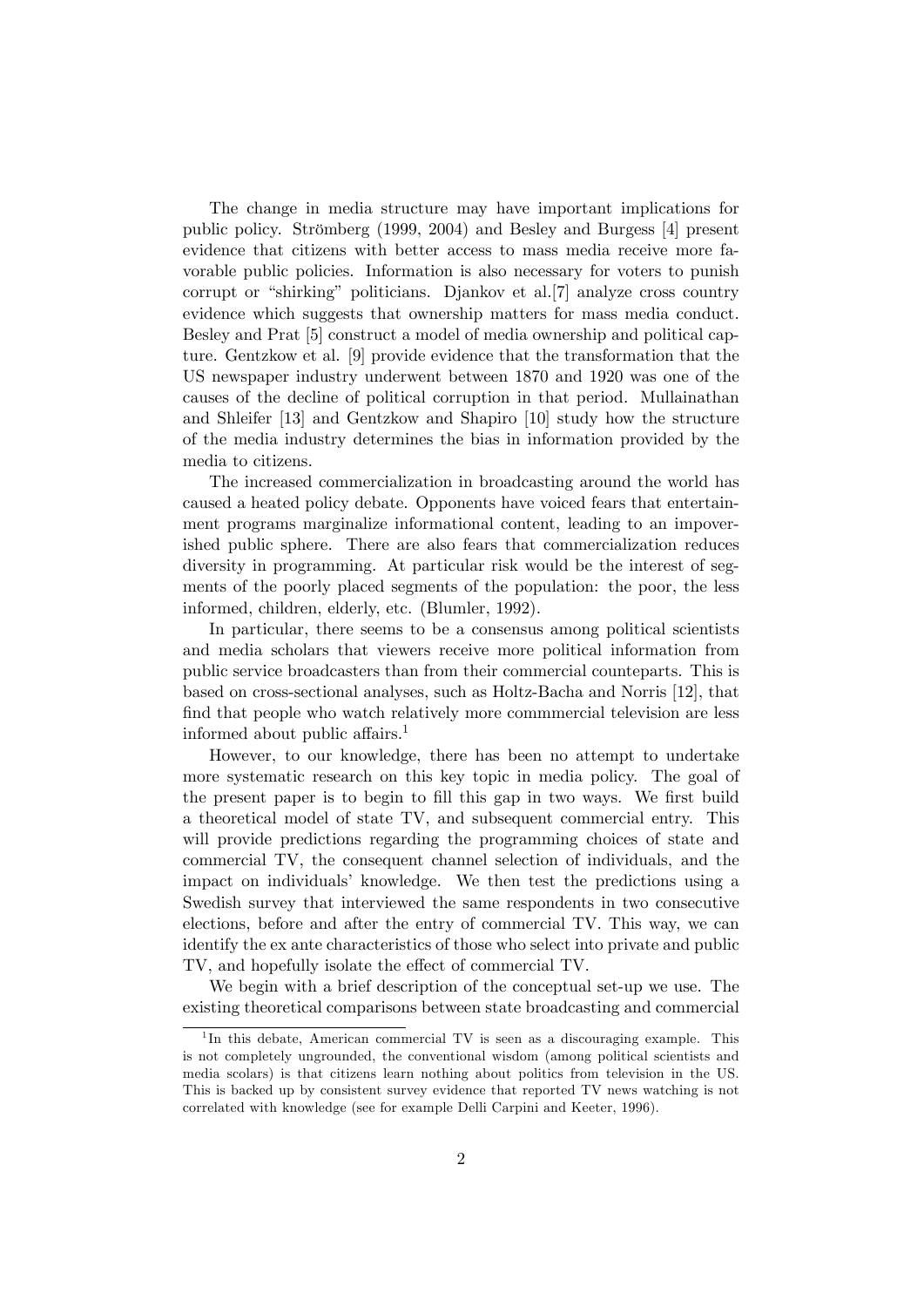broadcasting are based on the assumption that the former is managed by a benevolent planner.<sup>2</sup> But in today's democracies state broadcasting is to some degree under the control of elected governments. Moreover, mass media play an important role in ensuring government accountability. We thus face an interplay between elected politicians, an electorate that derives information from mass media, and a mass media industry that is in part government controlled. The present paper is a first step towards modeling this complex interplay with political economy tools.

In this paper, we shall assume that the state broadcaster had full journalistic independence. The government is unable to control specific news content. Instead, we allow the government to influence the amount of resources that are available to the state broadcaster and whether the broadcaster should tailor its news coverage to specific socio-economic groups (e.g. women, rural voters, senior citizens). As we argue in the text, we feel that this is an acceptable representation of the structure of the prototypical public-service broadcaster, the BBC.

We first see what happens when the broadcasting system is a state monopoly. We use a retrospective voting model, in which voters have incomplete information on the politicians' ability. The incumbent politician allocates resources to the broadcaster and decides its news coverage in order to maximize his chances of re-election. Voters who know the incumbent's type are able to forecast his future policies and can make better personal decisions. Hence, voters have a direct value for information. However, information is also beneficial because it allows voters to replace bad politicians. In equilibrium, the incumbent trades of the electoral benefit of providing more information (informed voters are more likely to re-elect him because of the personal benefits) with the discipline cost (public scrutiny makes it harder for the politician to appropriate public resources). If groups are heterogenous in terms of personal benefits, the incumbent provides more coverage to groups with a higher stake.

We then examine what happens when the state monopoly is broken by the entry of a commercial rival. the new broadcaster maximizes advertising revenues. Certain groups (e.g. the rich and the young) have greater per capita advertising potential. Also the new entrant sets a coverage level for every socio-economic group.

We also construct a model of viewer's choice (inspired by discrete consumer choice). Viewers choose to watch commercial television based on their

<sup>&</sup>lt;sup>2</sup>Coase [6] argued that broadcasting is an inherently non-excludable good and it is likely to be underprovided by the private sector. A factor that Coase did not predict was the stunning growth of television advertising revenues, which potentially undermine the underprovision critique. Anderson and Coate [1] provide a comprehensive analysis of possible market failures in advertising-financed commercial broadcasting, and they show that there may be both underprovision and overprovision. They also discuss the effect of introducing technology that makes broadcasting excludable (pay television).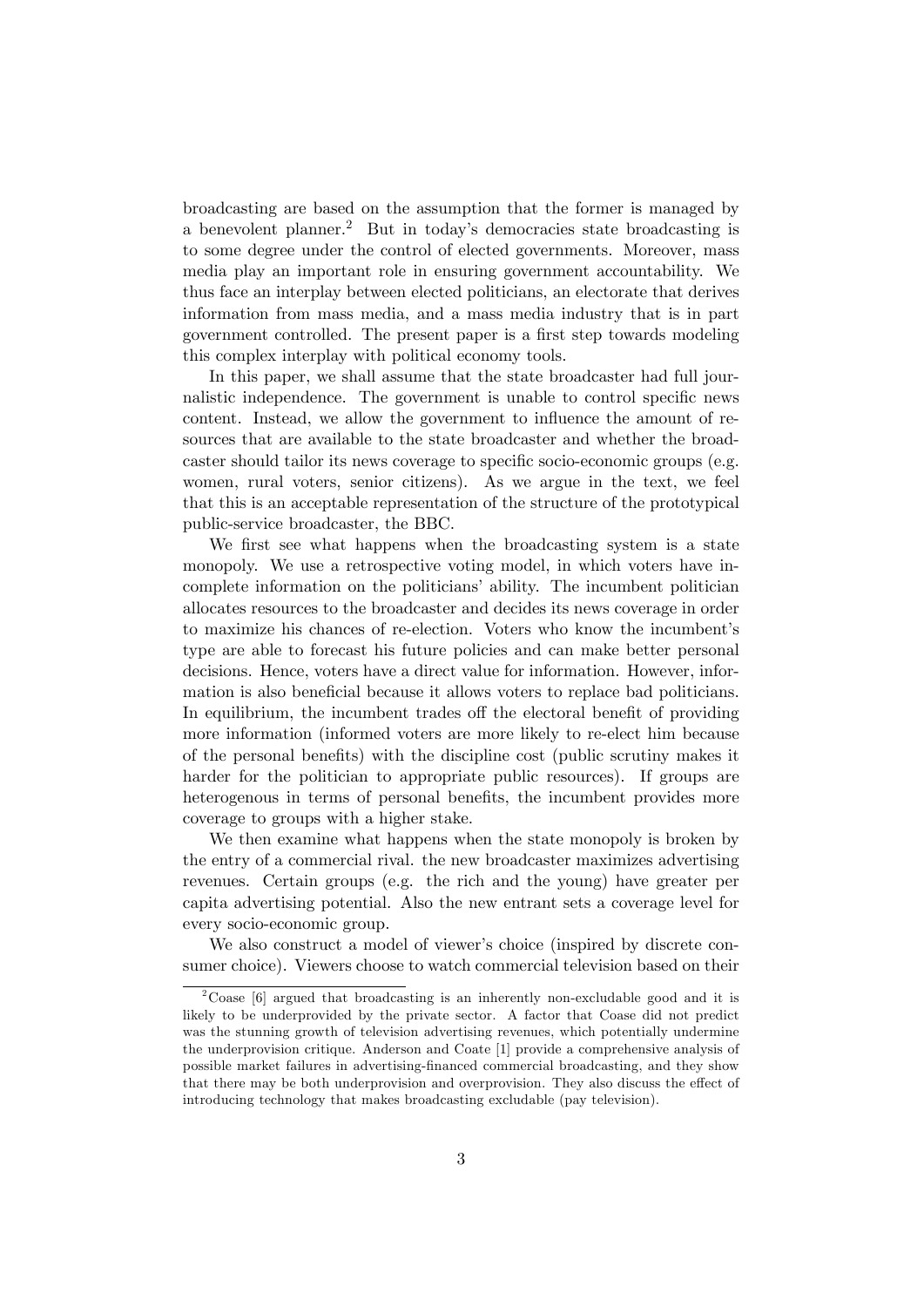personal characteristics and the coverage that the new channel offers to their socio-economic group. The arrival of commercial news may also reduce information levels by deviating attention from state news. While one cannot say whether the overall information level goes up or down, we show that more information is provided to: (1) groups with high advertising potential; (2) groups who had less information under state monopoly.

Predictions based on (1) and (2) are then tested using unique panel survey data from the Swedish Election Studies. This data contains interviews with over 1000 individuals in the two general elections immediately prior to  $(1988)$  and after  $(1991)$  the entry of commercial TV in Sweden.<sup>3</sup> The respondents answer a series of questions testing their objective knowledge of Swedish politics. We also use another dataset to infer the relative value of different socio-economic groups to advertisers.

We find that commercial TV news attracted viewers previously undersupplied with information and contributed both to increased voter information and political participation. Those who started watching commercial news increased their level of political knowledge and participation significantly more than those who did not, and this effect is largest among the young and the previously not well informed.

It is interesting to note that our data confirms the cross-sectional results found by Holtz-Bacha and Norris [12, p. 15]. Commercial television is watched by people who are on average less informed. However, our panel evidence sheds a completely different light on such cross-sectional results. The pessimistic conclusion by that the commercialization of broadcasting worsens the average level of information and increases the information divide is refuted, at least for Sweden. The worries that certain groups would lose from commercial entry (the poor, the less informed, children, and the elderly) seem largely unwarranted. First, we find that the poor did not lose, or rather that they lose under both systems and therefore are not much affected by the change. They are neither a target audience of commercial TV, nor of state TV. Second, we find that the less informed and the young are the big winners of the shift to commercial TV. Finally, the elderly may lose from the liberalization, being a key target audience for state, but not for commercial, TV.

The next two sections provide a theoretical analysis. Section 1 examines the political game for a given coverage vector. We construct and analyze a two-period retrospective voting model. We consider both sincere and pivotal voting. Section 2 endogenizes news provision. The incumbent chooses the coverage of state television. Commercial broadcasters maximize profit. We first consider a scenario in which only the state channel is active. Then,

 $3B$ Before 1990 Sweden had a state monopoly in broadcasting. The state network (SVT) was consciously modelled after the BBC. In 1990, the government granted a license to a commercial channel (TV4).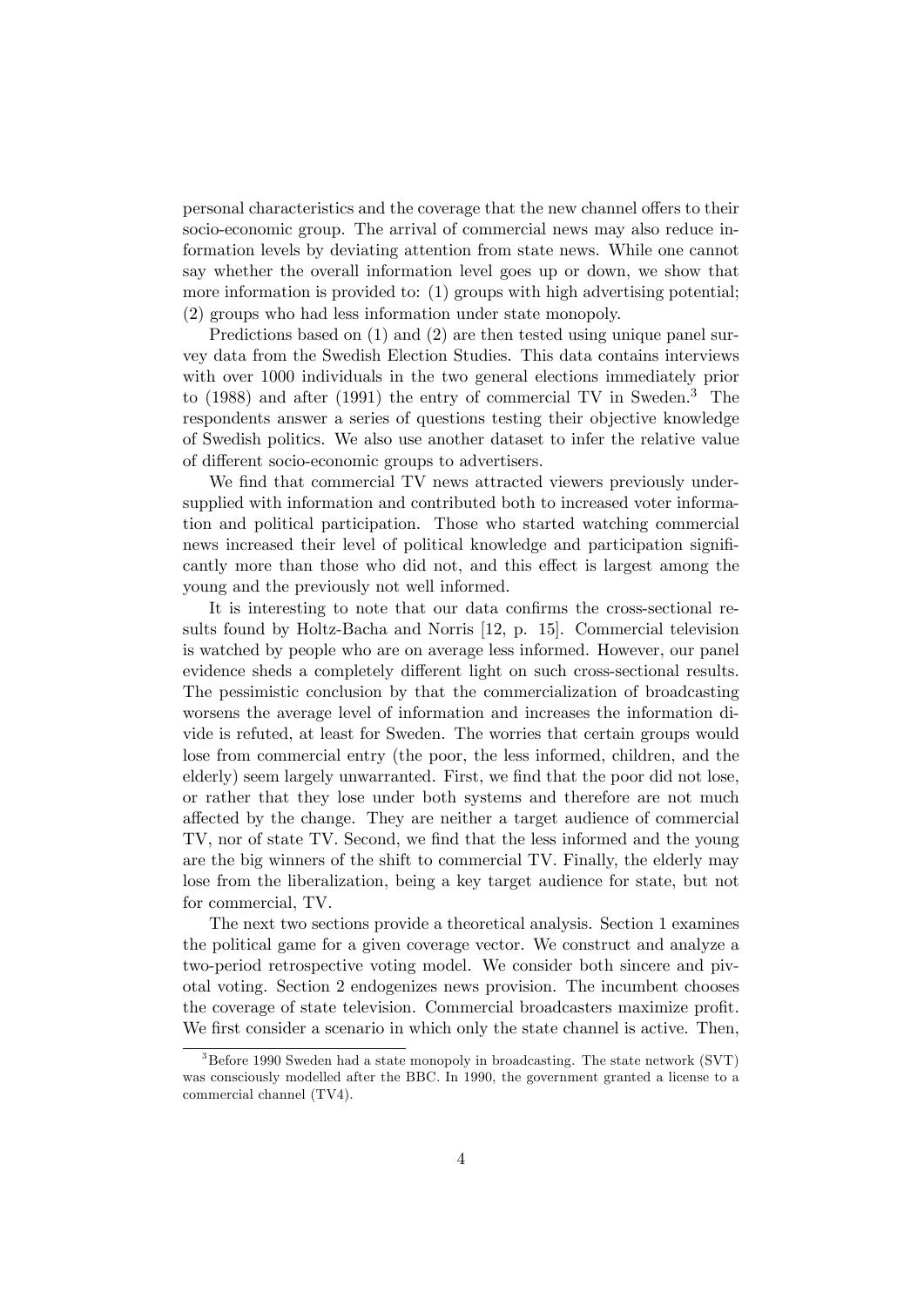we analyze what happens when commercial news and commercial entertainment are introduced. Section 3 considers evidence from Sweden. Section 4 concludes.

# 1 A Political Model

We use a relatively standard retrospective voting model (Persson and Tabellini [14, Chapter 4]). There are *n* socio-economic groups of equal size  $\frac{1}{n}$ : *i* =  $1, \ldots n$ . Voters' payoffs are additive over the two periods and there is no discounting. In period 1, voter  $i$  in group  $i$  receives utility

$$
g_i + \beta_j + \eta.
$$

where:

- $g_i$  is the level of public good provision targeted to group i (to be discussed shortly);
- $\bullet$   $\beta_j$  is an idiosyncratic preference shock about the incumbent that affects the utility that voter  $j$  derives from the incumbent. It is independent across voters (and across voter groups) and it is uniformly distributed on  $\left[-\frac{1}{2}B, \frac{1}{2}B\right]$  where  $B > 2$ ;
- $\bullet$   $\eta$  is a systematic preference shock about the incumbent that affects all voters in the same way. It is uniformly distributed on  $\left[-\frac{1}{2}\right]$  $\frac{1}{2}, \frac{1}{2}$  $\frac{1}{2}$ .

Public consumption for voters in group  $i$  is given by

$$
g_i = \theta_i + e_i
$$

where  $\theta_i$  is the innate ability (type) of the incumbent to provide worthy public goods for group i. The  $\theta_i$ 's are mutually independent and they are drawn from a uniform distribution on  $\left[-\frac{1}{2}\right]$  $\frac{1}{2}\overline{\theta}, \frac{1}{2}\overline{\theta}$ , where  $\overline{\theta} \leq \frac{1}{2}$  $\frac{1}{2}$ . The variable  $e_i$  is the amount of government resources the incumbent spends on group  $i^4$ .

In period 2, voters' payoffs depend on whether the voters have chosen the incumbent or the challenger. Under the incumbent, the payoff of voter  $j$  of group  $i$  is

$$
g_{i2} + \beta_j + \eta + T_i I \left( a_j = g_{i2} \right).
$$

The last term captures the value of news about the incumbent's policies. Voters would like to know future in order to adapt to these. News about present policies will help the voter deduce the type of the politician and guess his future policies. Formally, knowing the incumbent's type will enable

<sup>&</sup>lt;sup>4</sup>The assumption that  $\theta_i$  is independently distributed is not necessary. One could re-do the present analysis assuming that  $\theta_i$  is correlated. Indeed, a previous version of the model assumed that  $\theta_i$  was the same across all groups.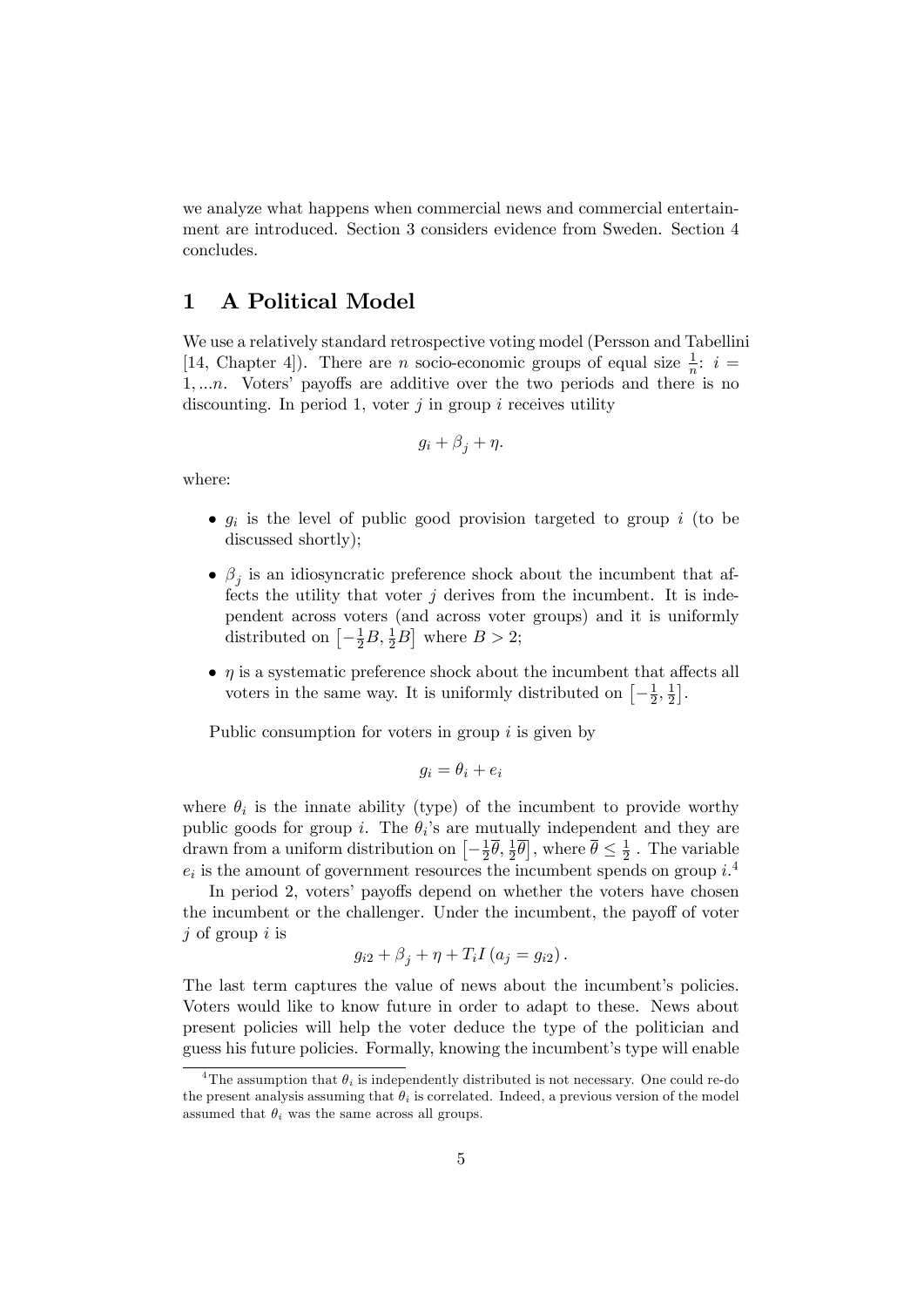individual j to take an action  $a_j$  which increases his or her utility by  $T_i$  if  $a_j =$  $g_{i2}$ . Here  $T_i$  is a positive parameter which is smaller than  $\frac{1}{4}$ , and  $I(a_j = g_{i2})$ is an indicator function which takes the value 1 if  $a_j = g_{i2}$  and zero otherwise. Under the challenger, the payoff of voter j is  $g_{i2}^c + \beta_j + \eta + T_i I (a_j = g_{i2}^c)$ .

The incumbent has a fixed budget  $B$  in each period. This can be spent on the public goods, to increase  $e_i$  at the cost  $\frac{1}{2}$ 1  $\frac{1}{n}e_i^2$ . The incumbent keeps the residual funds,  $r = B - \frac{1}{2}$ 2 1  $\frac{1}{n}\sum e_i^2$ . The incumbent's payoff is

$$
\begin{cases}\nB - \frac{1}{2} \frac{1}{n} \sum e_i^2 \\
2B - \frac{1}{2} \frac{1}{n} \sum e_i^2 - \frac{1}{2} \frac{1}{n} \sum e_{i2}^2 & \text{if he is re-elected} \\
\end{cases}
$$

It is a dominant strategy for the incumbent to keep all resources in the second period. In every equilibrium  $e_2 = 0$  and  $g_{i2} = \theta_i$ . The challenger receives payoff  $B - \frac{1}{2}$ 2 1  $\frac{1}{n}\sum (e_{i2}^c)^2$  if he is elected and zero otherwise. Like the incumbent, also the challenger always exerts minimal effort, and  $g_2^c = \theta_i^c$ . Timing is:

- Period 1 Nature selects  $\{\theta_i\}_{i=1}$ , which remains unknown.
	- $\overline{\phantom{a}}$  Incumbent selects effort vector e. g is realized
	- $\overline{a}$  A share  $1-s_i$  of voters in group i are uninformed and they observe only  $\beta_j + \eta$ . A share  $s_i$  of voters are informed and they observe  $g_i$  and  $\beta_i + \eta$ .
	- $\overline{\phantom{a}}$  Voters select the action a.
- Period  $2 -$  Voters vote for the incumbent or the challenger.
	- If the incumbent won,  $g_{i2}$  is realized. If the challenger wins,  $g_{i2}^c$ is realized.

As there is a continuum of voters, this electoral game has multiple equilibria. The literature usually focuses on two classes of equilibria: sincere voting (in which each voter picks the candidate who provides the higher expected utility) and pivotal voting (each voter picks the candidate who provides the higher expected utility, conditional on that voter being pivotal in the election). It is important to emphasize that the equilibria we find are all perfect Bayesian equilibria. Whether one prefers sincere voting or pivotal voting is therefore mostly a matter of one's views on which one is more plausible.

While we offer a full characterization of sincere voting, we can only provide incomplete results in pivotal voting. However, on the key dimension of information aggregation the Öndings are not dissimilar in the two cases.

#### 1.1 Sincere Voting

We prove: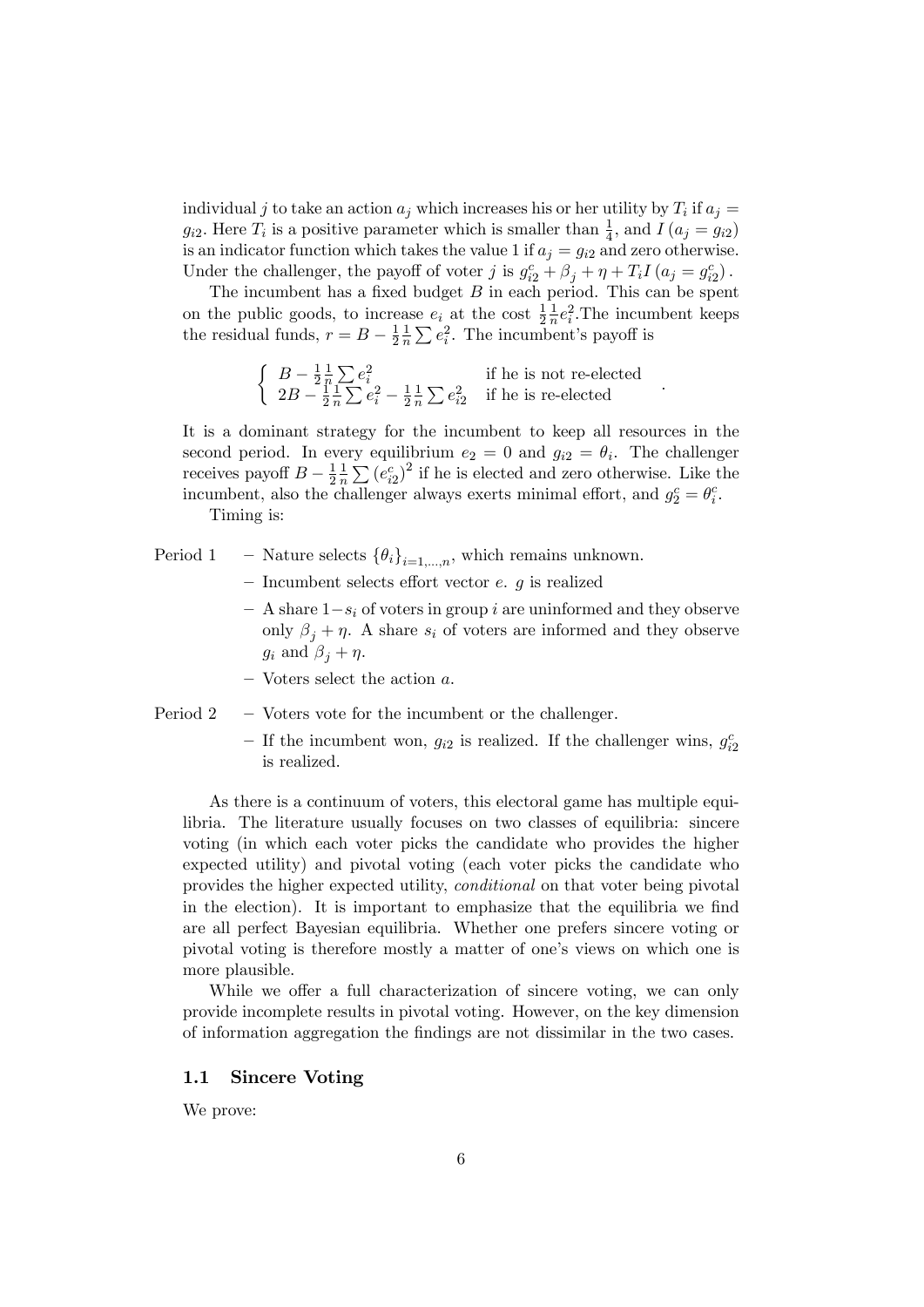**Proposition 1** In a pure-strategy sincere equilibrium, the incumbent selects e§ort

$$
e_i^* = B s_i,
$$

for all  $i = 1, 2, ..., n$ . An informed voter j has belief  $\hat{\theta}_i = g_i - e_i^*$  and she votes for the incumbent if and only if

$$
\hat{\theta}_i + \beta_j + \eta \ge -T_i,
$$

An uninformed voter j re-elects the incumbent if and only if

$$
\beta_j+\eta\geq 0.
$$

The incumbent is re-elected with probability

$$
P(e^*) = \frac{1}{2} + \frac{\sum_i s_i T_i}{n}.
$$

Proof. Assume there exists a pure-strategy sincere equilibrium. Voters vote for the politician who provides higher second period expected utility. An uninformed voter prefers the incumbent if

$$
E[g_{i2} + \beta_j + \eta] \ge E[g_{i2}^c],
$$

which implies

$$
\beta_j+\eta\geq 0
$$

as  $\theta_i$  and  $\theta_i^c$  have the same distribution  $(g_2 = \theta_i \text{ and } g_2^c = \theta_i^c)$ .

Consider now an informed voter in group  $i$  who believes that the incumbent's *i*-type is  $\hat{\theta}_i$ . The voter will select the action  $a_j = \hat{\theta}_i$ . This will give the benefit  $T_i$  if the incumbent wins and is of type  $\theta_i$ . In a purestrategy equilibrium, the voters' belief is correct on the equilibrium path and the informed voter receives  $T_i$  with certainty if the incumbent is reelected  $(E[\tilde{I}(\hat{\theta}_i = \theta_i)] = 1)$ . Any other action gives zero expected benefits since the distribution of  $\theta_i$  is continuous. The informed voter prefers the incumbent if

$$
\hat{\theta}_i + \beta_j + \eta + T_i \ge E[g_2^c].
$$

As  $E[g_2^c] = 0$ , the probability that an informed voter in i votes for the incumbent is

$$
\Pr\left(\beta_j \ge -\eta - \hat{\theta}_i - T_i\right) = \frac{1}{2} + \frac{1}{B}\left(\eta + \hat{\theta}_i + T_i\right),\,
$$

and the probability that an uninformed voter chooses the incumbent is

$$
\Pr\left[\beta_j \ge \eta\right] = \frac{1}{2} + \frac{1}{B}\eta.
$$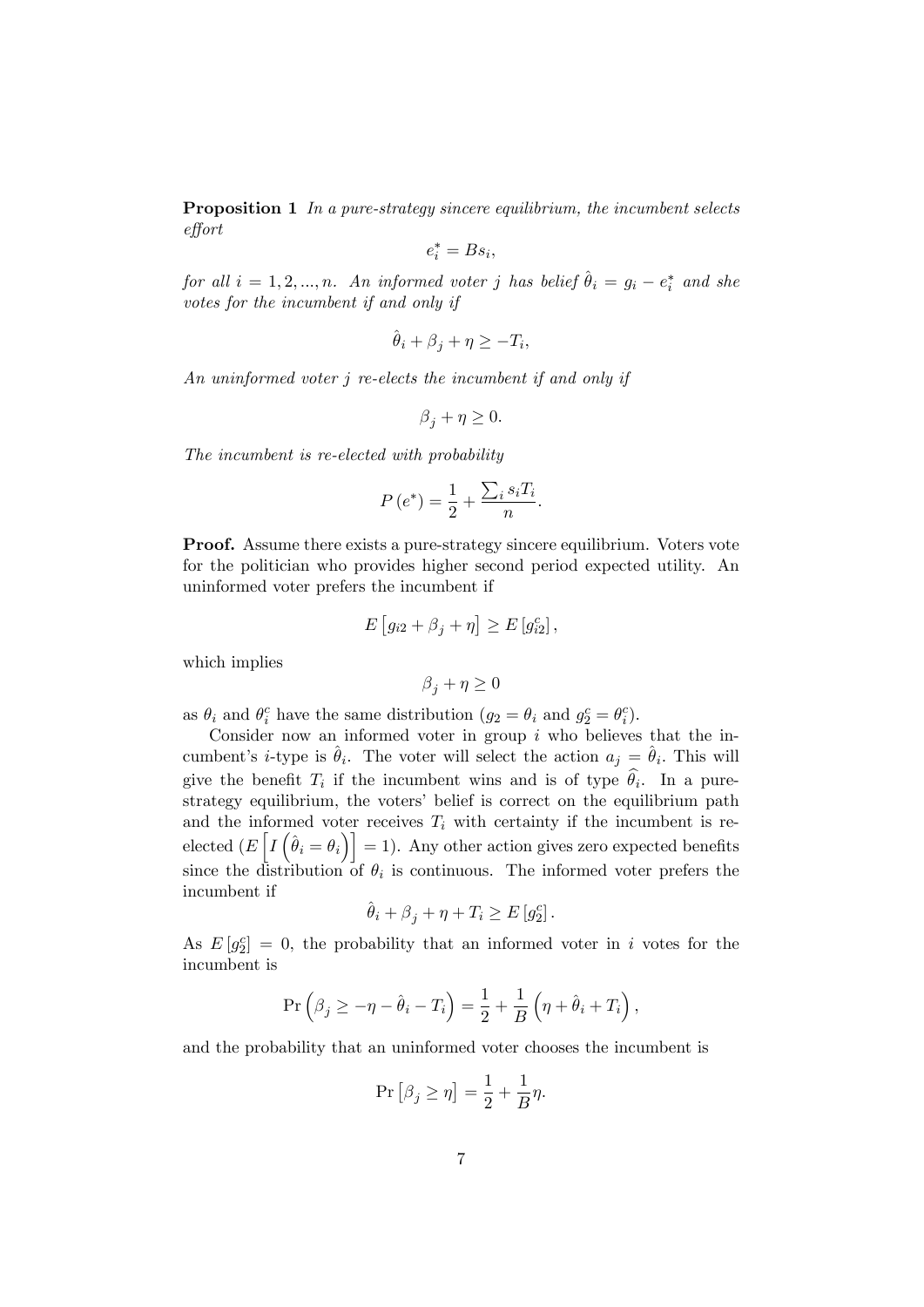By the Law of Large Numbers, the incumbent's share of votes in group  $i$  is

$$
\frac{1}{2} + \frac{1}{B}\eta + \frac{1}{B}s_i\left(\hat{\theta}_i + T_i\right),\,
$$

and her total vote share is

$$
S = \frac{1}{n} \sum_{i} \left( \frac{1}{2} + \frac{1}{B} \eta + \frac{1}{B} s_i \left( \hat{\theta}_i + T_i \right) \right).
$$

The incumbent is elected if and only if  $S \geq \frac{1}{2}$  $\frac{1}{2}$ , which corresponds to

$$
\eta + \frac{1}{n} \sum_{i} s_i \left( \hat{\theta}_i + T_i \right) \ge 0.
$$

Therefore, the probability that the incumbent is elected, conditional on  $(\hat{\theta}_1, \hat{\theta}_2, ..., \hat{\theta}_n), \text{ is}$ 

$$
\Pr\left(\eta \geq -\frac{1}{n}\sum_{i} s_i \left(\hat{\theta}_i + T_i\right)\right) = \frac{1}{2} + \frac{1}{n}\sum_{i} s_i \left(\hat{\theta}_i + T_i\right).
$$

An informed voter in i observes  $g_i = \theta + e_i$ . If the voter conjectures that the incumbent exerts effort  $\hat{e}_i$ , her belief on  $\theta$  is

$$
\hat{\theta}_i = g_i - \hat{e}_i = \theta_i + e_i - \hat{e}_i.
$$

Thus, since  $E[\theta_i] = 0$ , the unconditional probability of winning given effort is

$$
P(e) = \frac{1}{2} + \frac{1}{n} \sum_{i} s_i ((e_i - \widehat{e}_i) + T_i).
$$

The incumbent solves

$$
\max_{e} BP(e) - \frac{1}{2} \frac{1}{n} \sum_{i} e_i^2
$$

with first-order condition

$$
e_i^* = B s_i
$$

In equilibrium it must be that  $e^* = \hat{e}$ .

$$
P\left(e^*\right) = \frac{1}{2} + \frac{1}{n} \sum_i s_i T_i.
$$

Proposition 1 is analogous to several results in the literature on career concerns (Holmstrom [11]). Informed voters cannot tell whether a certain level of public good provision is due to innate ability or extra resources.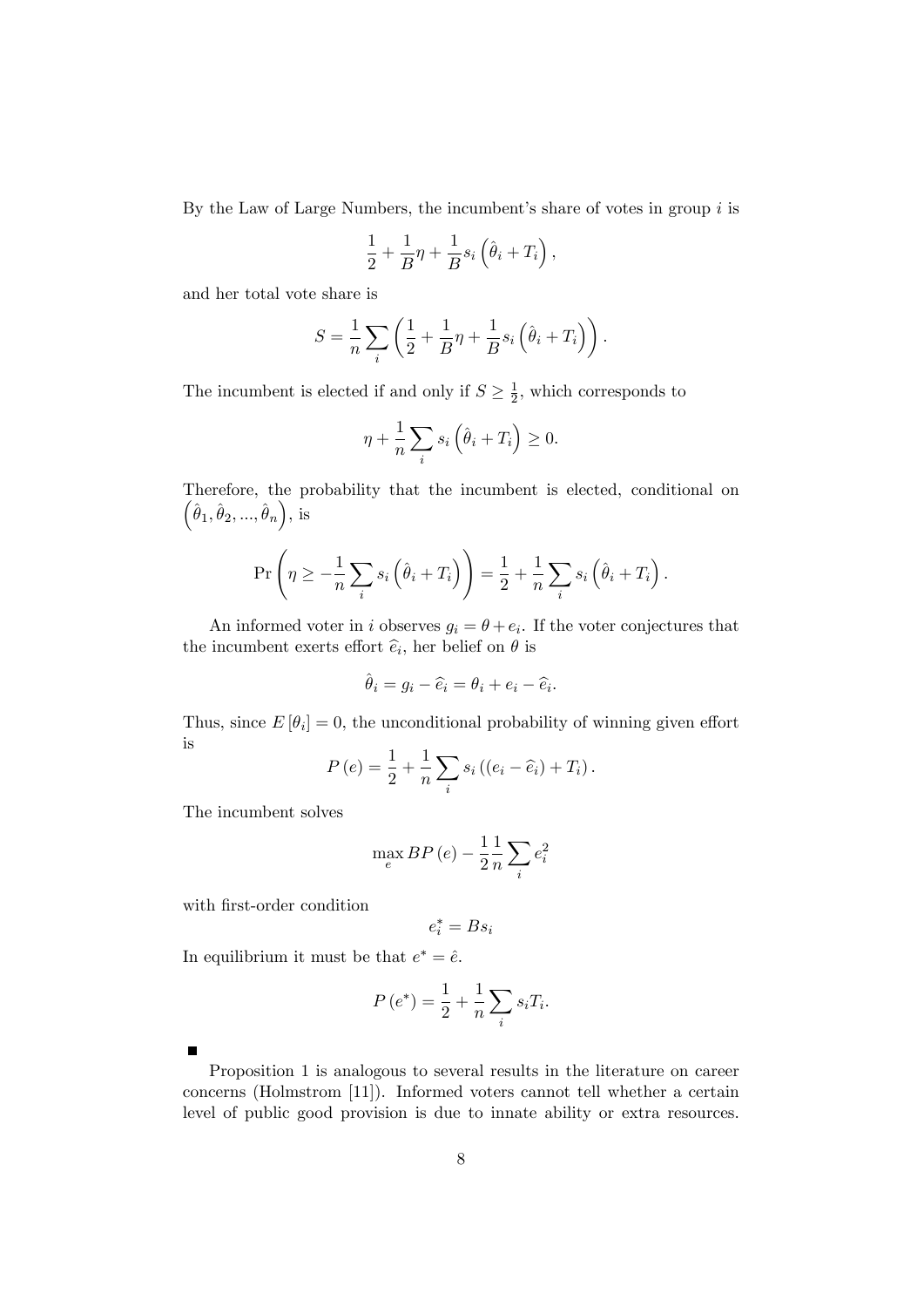However, in equilibrium they know the level of extra resources that the incumbent chooses  $(e_i^* = Bs_i)$ . The incumbent sets this level by equating his marginal benefit of "fooling" informed voters into thinking that he is of higher quality  $(\frac{Bs_i}{n})$  and the marginal cost of devoting resources to public goods instead of private rent  $\left(\frac{d}{de_i}\right)$ 1 2 1  $\frac{1}{n}e_i^2 = \frac{1}{n}$  $\frac{1}{n}e_i$ ). As in other career concerns model, the more informed voters are, the more effort the incumbent exerts. If voters of group *i* have a higher  $s_i$ , the incumbent will provide a higher  $e_i^*$ .

If  $T_i$  were zero in every group, the incumbent would be re-elected half of the time. However, if some  $T_i$ 's are positive, there is a certain degree of incumbency advantage. Informed voters receive private benefits from knowing the type of the incumbent and are more likely to vote for her. The extent of the incumbency advantage depends on the share of informed voters. As we shall see in the next section, this creates an incentive for the incumbent to provide voters with some information.

#### 1.2 Pivotal Voting

We now assume that voters choose the candidate they prefer (or they abstain/randomize) conditional on their vote being pivotal. As Feddersen and Pesendorfer [8] show, pivotal voting can have dramatic effects in models of voting under incomplete information. Information aggregation is a key ingredient of our model, and we need to check that our results are robust to sophisticated voting.

An informed voter knows already everything and he learns nothing from the fact that he is pivotal. Therefore, he votes in the same way in the sincere and in the pivotal case. Namely, he votes for the incumbent if and only if

$$
\hat{\theta}_i + \beta_j + \eta \ge -T_i.
$$

Things may change for the uninformed. Recall that uninformed vote  $j$ observes signal  $z_j = \beta_j + \eta$ . It is easy to see that in equilibrium the voter follows a threshold strategy of the form: vote for the incumbent if and only if

$$
z_j \geq -t_i,\tag{1}
$$

where  $t_i$  is some number (which may different across groups). As there is a continuum of voters, the election is tied if

$$
\eta + \frac{1}{n} \sum_{i} (1 - s_i) t_i + \frac{1}{n} \sum_{i} s_i (\theta_i + T_i) = 0.
$$
 (2)

A pivotal uninformed voter possesses two pieces of information: that condition (2) holds and that  $\beta_i + \eta = z_i$  (where  $z_i$  is the value of the signal she observes on the candidate's preference shock). She will vote for the incumbent if and only if her expected utility conditional on bothe pieces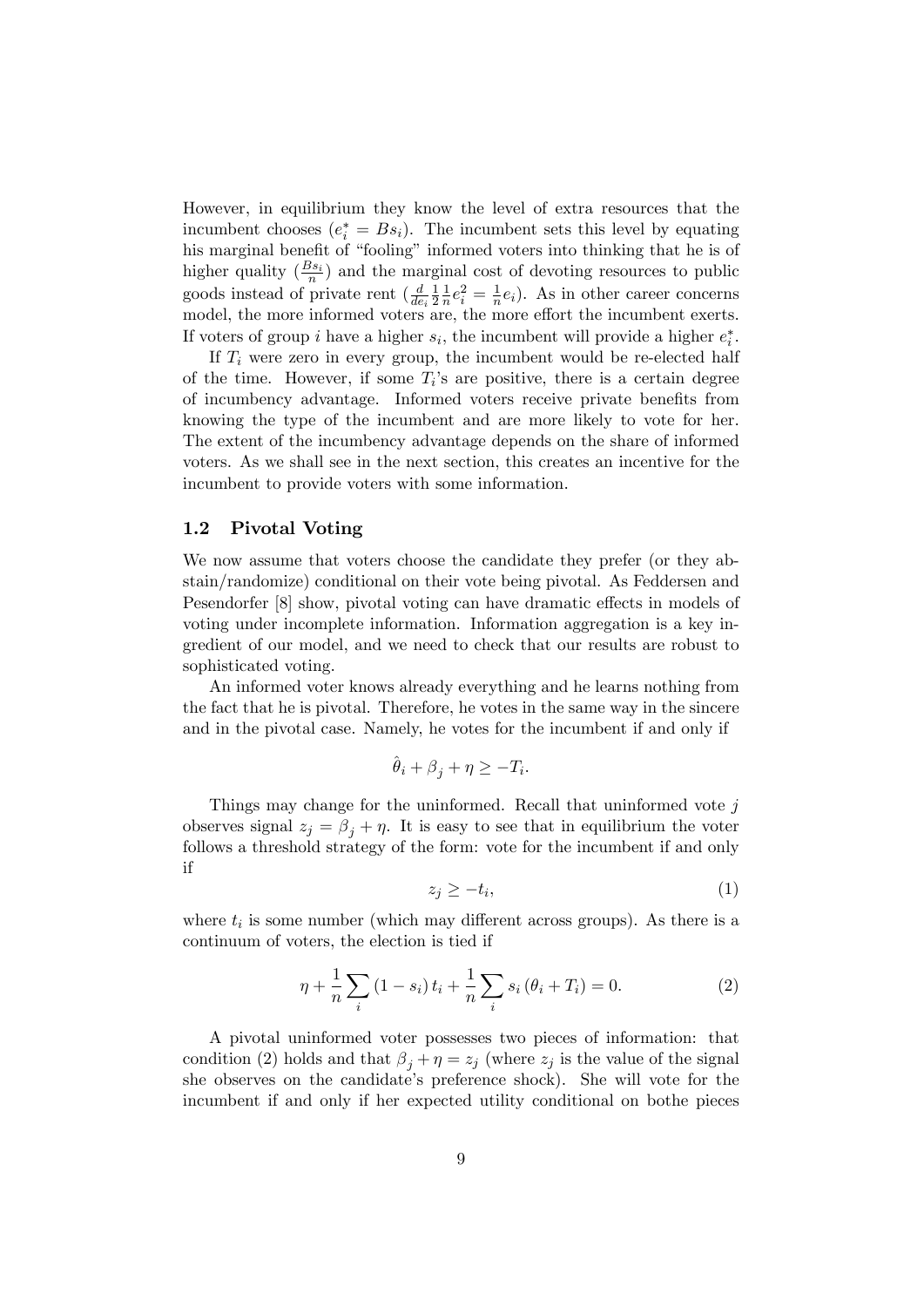of information is greater for the incumbent than for the challenger. This determines the equilibrium threshold  $t_i$ .

In general, determining the threshold  $t_i$  involves solving a complex fixed point problem (because the threshold level ináuences the information that the uninformed voter receives). The voter also has to solve a signal extraction problem, to understand what (2) implies in terms of both  $\theta_i$  and  $\eta$ . However, as the number of groups  $n$  increases, the signal extraction problem simplifies, and we can state the following:

**Proposition 2** When  $n \to \infty$ ,  $t_i \to 0$  and the electoral outcome under pivotal voting converges to the electoral outcome under sincere voting.

Proof. The unformed voter re-elects the incumbent if and only if

$$
E[\theta_i + \beta_j + \eta | (2), \beta_j + \eta = z_j] \ge 0.
$$

Note that

$$
E\left[\beta_j + \eta | (2), \beta_j + \eta = z_j\right] = z_j.
$$

The threshold strategy (1) implies that in equilibrium the voting strategies of uninformed voters are solutions of the following system of equations:

$$
t_i = E\left[\theta_i|(2), \beta_j + \eta = z_j\right] \qquad \forall i
$$

However, as the  $\theta_i$ 's are mutually independent, (2) provides less and less information about  $\theta_i$  as the number of groups n increases. In the limit, the expected value equals the prior:

$$
\lim_{n\to\infty} E\left[\theta_i|(2),\beta_j+\eta=z_j\right].
$$

For a sufficiently large number of groups  $n$ , the threshold  $t_i$  is close to zero, and uninformed voters use the same strategy (vote for the incumbent if  $z_i \geq 0$ ) in both pivotal voting and sincere voting

As Feddersen and Pesendorfer [8] stress, their results are only valid if voters are uncertain over a one-dimensional variable, and here we have two dimensions: preference  $\eta + \beta_j$  and ability  $\theta$ . Pivotal voting leads to full aggregation when the event of being pivotal provides a sufficient statistics on the information of the electorate, but that is not possible with multiple dimensions because being pivotal does not provide a sufficient statistics for the other voters information. In this particular case, being pivotal provides less and less information about  $\theta_i$  as the number of groups grows, and this leads to the proposition we have just proved.

After analyzing pivotal voting, we shall focus on the sincere voting equilibrium of Proposition 1 in the remaining of the paper.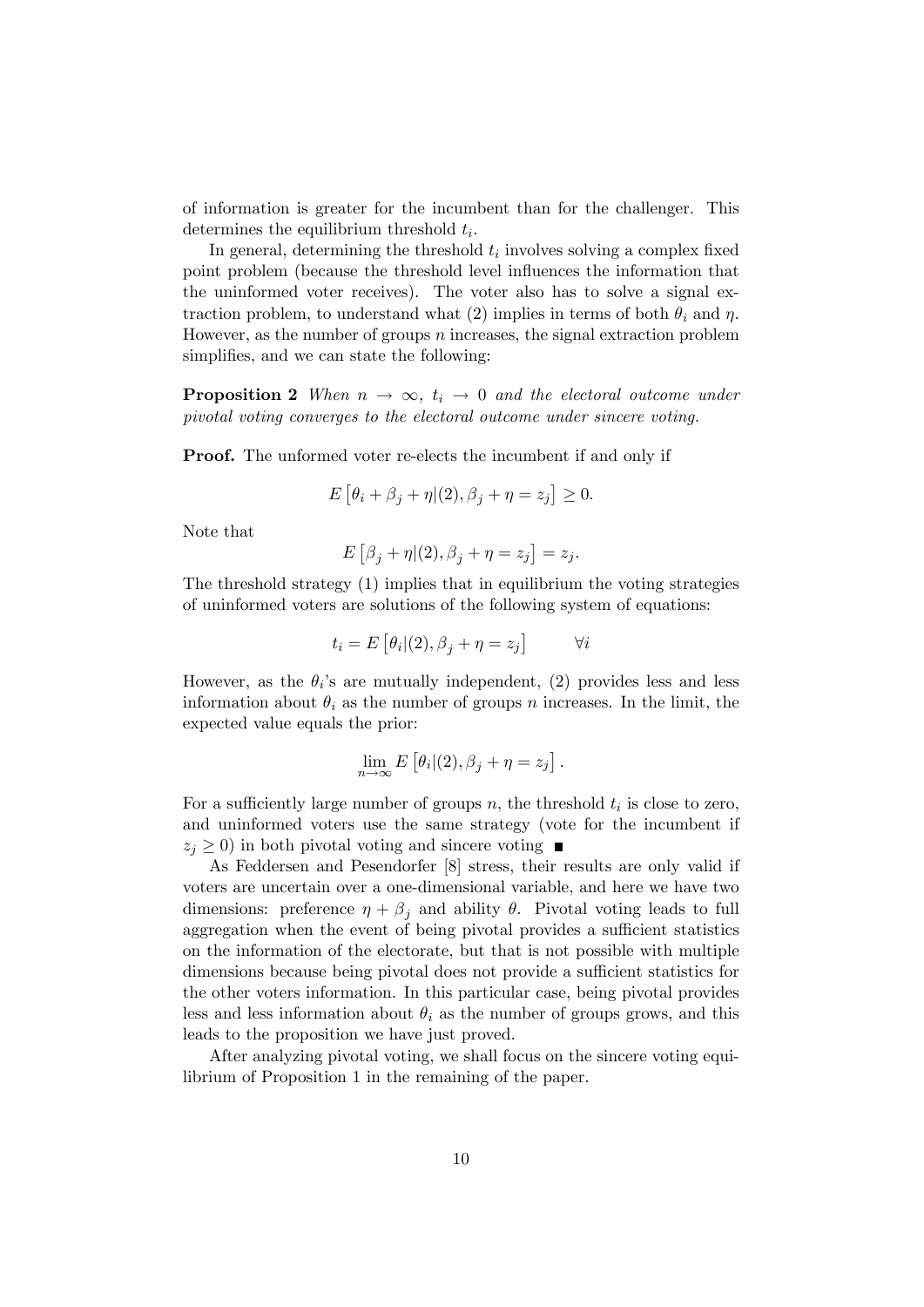### 2 Endogenous Information Provision

We now endogenize the vector of voter information. We first study the behavior of a state monopolist and then we see what happens when the monopoly is broken by the entry of a profit-driven competitor.

#### 2.1 The BBC Model

To understand the relationship between government and government-owned broadcasting, it is instructive to examine the governance structure of the British Broadcasting Corporation (BBC). Being the first state-owned broadcaster and one of the most respected, the BBC model has represented a blueprint for state television across the world. The BBC is overseen by a Board of Governors who: (1) Sets key objectives; (2) appoints the Director General and the members of the Executive Committee; (3) Approves strategy and monitors performance. The twelve BBC Governors are formally appointed by the Queen but they are in practice chosen by the government. The BBC is mostly financed through a television licence fee, which is paid by households. The fee level is set by the government.<sup>5</sup>

On the one hand, it is widely accepted that the BBC enjoys a high level of journalistic independence. It is often critical of government policy, sometimes in a harsh adversarial fashion  $\overline{\phantom{a}}$  witness its recent reporting on evidence of weapons of mass destruction in Iraq. On the other hand, there is no doubt that the government, through the Board of Governors, has some control on what the BBC does. By setting the key objectives (and appointing people who agree with them), the Board influences the focus of BBC programming. A typical key objective is to increase the audience share in certain segments of the population. For instance, in 2001/2 the board asked the BBC to increase coverage for the young and for ethnic minorities. To comply with this key objective, the BBC has plans to launch a new channel aimed at a young audience (BBC3), a digital services targeting the black community and a digital service targeting the Asian community (BBC [2, p. 13]).

At the risk of oversimplification, we will define the BBC model of state television as one in which the government has some ex ante control on resource allocation but no ex post control on news production. The government has a say on total budget and on how different segments of the population should be covered. But once the key objectives are in place, there is full journalistic freedom. Our stylized BBC model is clearly not the only possible view of state broadcasting. One could assume that the government has ex post control as well: it is able to suppress news after events occur. This more pessimistic take on the media is explored in Besley and

<sup>&</sup>lt;sup>5</sup>Information about the governance of the BBC is available on: http://www.bbc.co.uk/info/running/.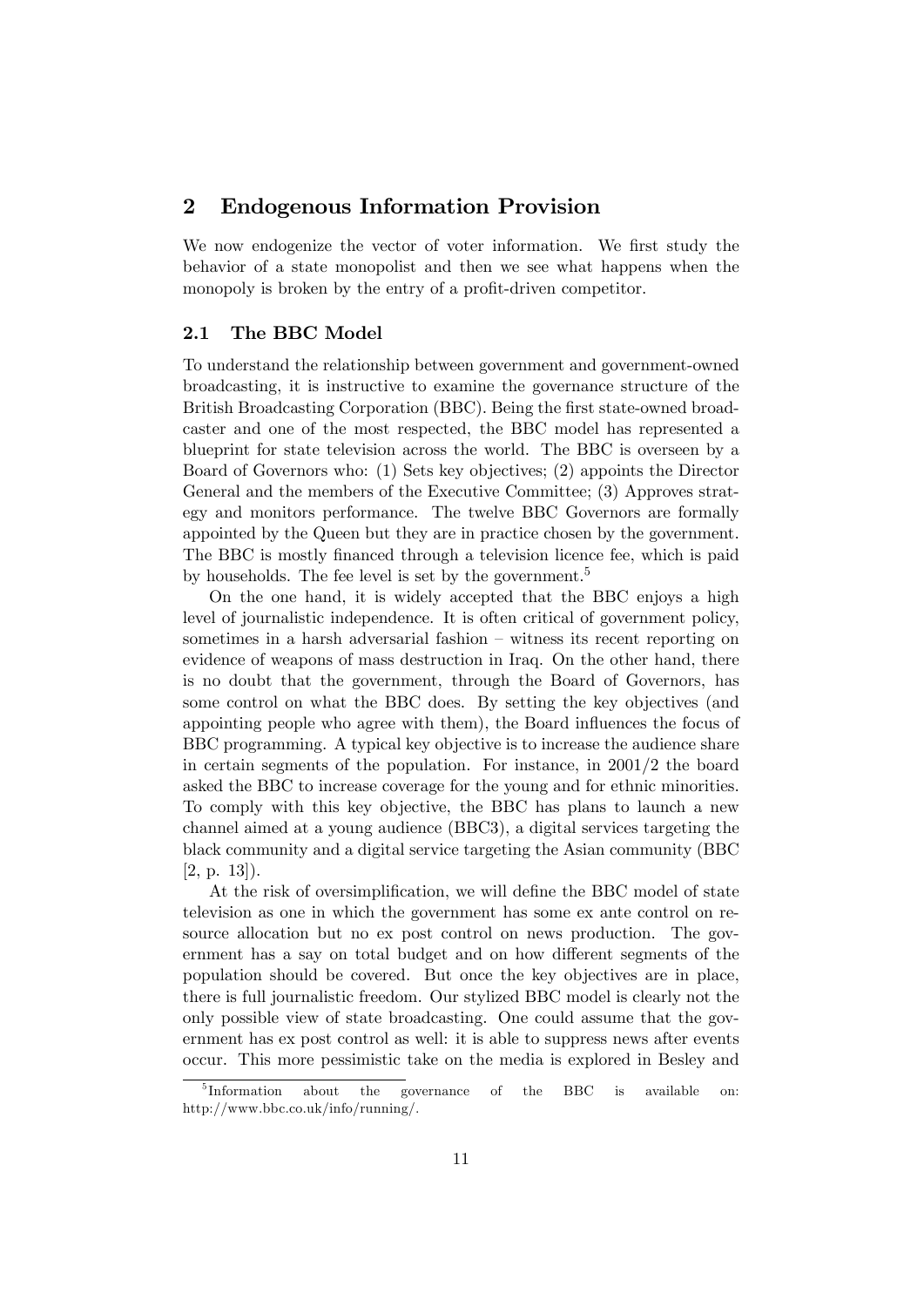Prat [5]. Here, we wish to analyze what is perhaps the best-case scenario of government-controlled television.<sup>6</sup>

#### 2.2 State Monopoly

We begin by assuming that there is only state broadcasting. Everybody watches state news. News is financed as part of the budget. The cost of informing a share  $s_i$  in group i is  $\frac{1}{2}$ 1  $\frac{1}{n}p_s s_i^2$ . As before, the budget is of size B, and the politician gets to keep the residual funds

$$
r = B - \frac{1}{2} \frac{1}{n} \sum e_i^2 - \frac{1}{2} \frac{1}{n} \sum p_s s_i^2.
$$

The timing is now the following:

- Period  $1 -$  The incumbent selects vector s, which everyone observes.
	- Nature selects  $\{\theta_i\}_{i=1,\dots,n}$ , which remains unknown.
	- $\overline{\phantom{a}}$  Incumbent selects effort vector e. g is realized
	- $\overline{a}$  A share  $1-s_i$  of voters in group i are uninformed and they observe only  $\beta_j + \eta$ . A share  $s_i$  of voters are informed and they observe  $g_i$  and  $\beta_i + \eta$ .
	- $-$  Voters select the action  $a$ .

Period  $2 -$  Voters vote for the incumbent or the challenger.

- If the incumbent won,  $g_{i2}$  is realized. If the challenger wins,  $g_{i2}^c$ is realized.

We assume that in period 2 there is no information. It is clear that no period-2 incumbent would spend money on providing information.

The subgame beginning with the incumbent choosing first-period effort is identical to the game analyzed in the previous section. From Proposition 1, we know that an incumbent who chooses vector s is elected with probability

$$
P = \frac{1}{2} + \frac{1}{n} \sum_{i} s_i T_i.
$$

In the first-period, the incumbent maximizes

$$
\max_{e,s} PB + r \tag{3}
$$

From the first-order condition, the following is immediate:

 $6$ Obviously, there could exist a state-owned television over which the government has no control. However, it is difficult to imagine who the management of such an organization would be accountable to. Would voters elect them directly? Would they be appointed by co-optation?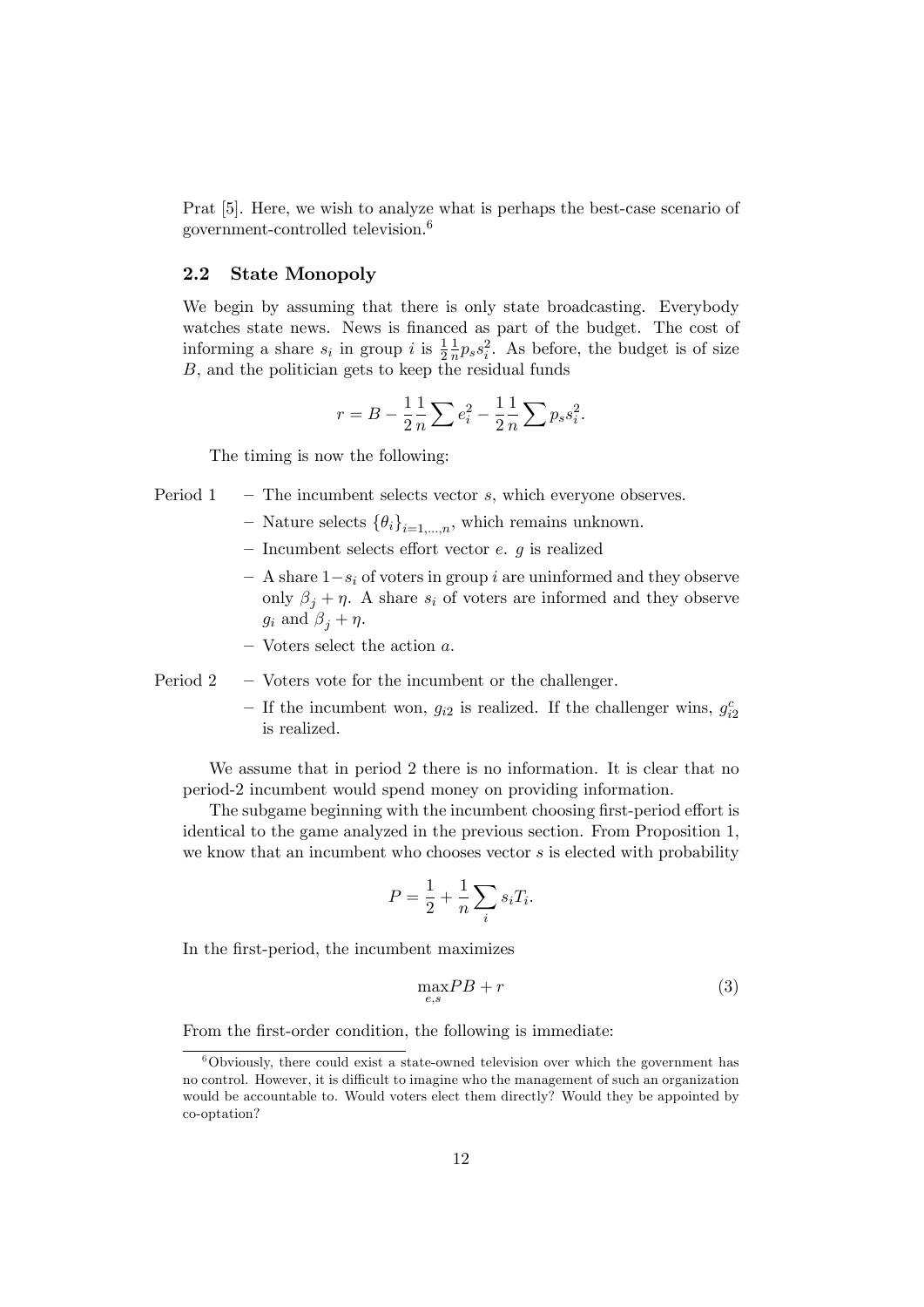Proposition 3 A monopoly state television provides the level of coverage

$$
\hat{s}_i = \frac{B}{p_s + B^2} T_i.
$$

The above formula shows how the incumbent weighs the pros and cons of news. On the benefit side, increased publicity makes voters better acquainted with the politician and this reduced uncertainty about the politicians type creates an electoral advantage (an incumbency advantage). This effect is larger for groups for which reducing policy uncertainty is very important (high  $T_i$ ). On the cost side, more news makes it more electoraly costly for the incumbent to extract rents  $(B<sup>2</sup>)$ , and there is a direct cost of producing news  $p_s$ .

#### 2.3 Introducing Commercial Television

We now study what happens when the state monopoly is broken by the entry of commercial broadcasting. For simplicity, we assume that the coverage chosen by the state monopoly is not affected. This describes a situation in which: (i) the state broadcaster did not predict the entry of a commercial competitor; (ii) coverage cannot be modified, at least is the short-medium term. While these assumptions have no general validity, we feel that they are a reasonable approximation to what happened in Sweden in the period under consideration.<sup>7</sup>

We thus hold constant the  $\hat{s}_i$ 's that we found above, and we consider the choice of viewers and of the commercial entrant. If viewer  $j$  in group  $i$  keeps watching state news only, he still receives expected utility

$$
u_{ij}^s = \hat{s}_i \hat{P} T_i.
$$

where  $\hat{P}$  is the probability that the incumbent is re-elected in equilibrium. If the voter also watches commercial news, the probability that he becomes informed about  $T_i$  is

$$
\hat{s}_i + (1 - \hat{s}_i) \gamma_i - k \hat{s}_i \gamma_i
$$

where  $(1 - \hat{s}_i)\gamma_i$  represents the probability that he becomes informed by commercial television (if he had not become informed by state news). By introducing the factor  $k \in (0, 1)$  we allow for the possibility that watching two news broadcasts decreases the viewer's attention to each news. The total expected utility of viewer j in group i, if he also watches commercial news, is

$$
u_{ij}^c = (\hat{s}_i + (1 - (1 + k)\,\hat{s}_i)\,\gamma_i - \delta_j)\,\hat{P}T_i - t,
$$

<sup>&</sup>lt;sup>7</sup>One of the dimensions on which broadcasters could compete is an ideological one (Baron [3], Gentzkow and Shapiro [10], Mullainathan and Shleifer [13]). While it would be desirable to model this element as well, we believe that ideological bias has played a distinctly secondary role in the case of Swedish broadcasting.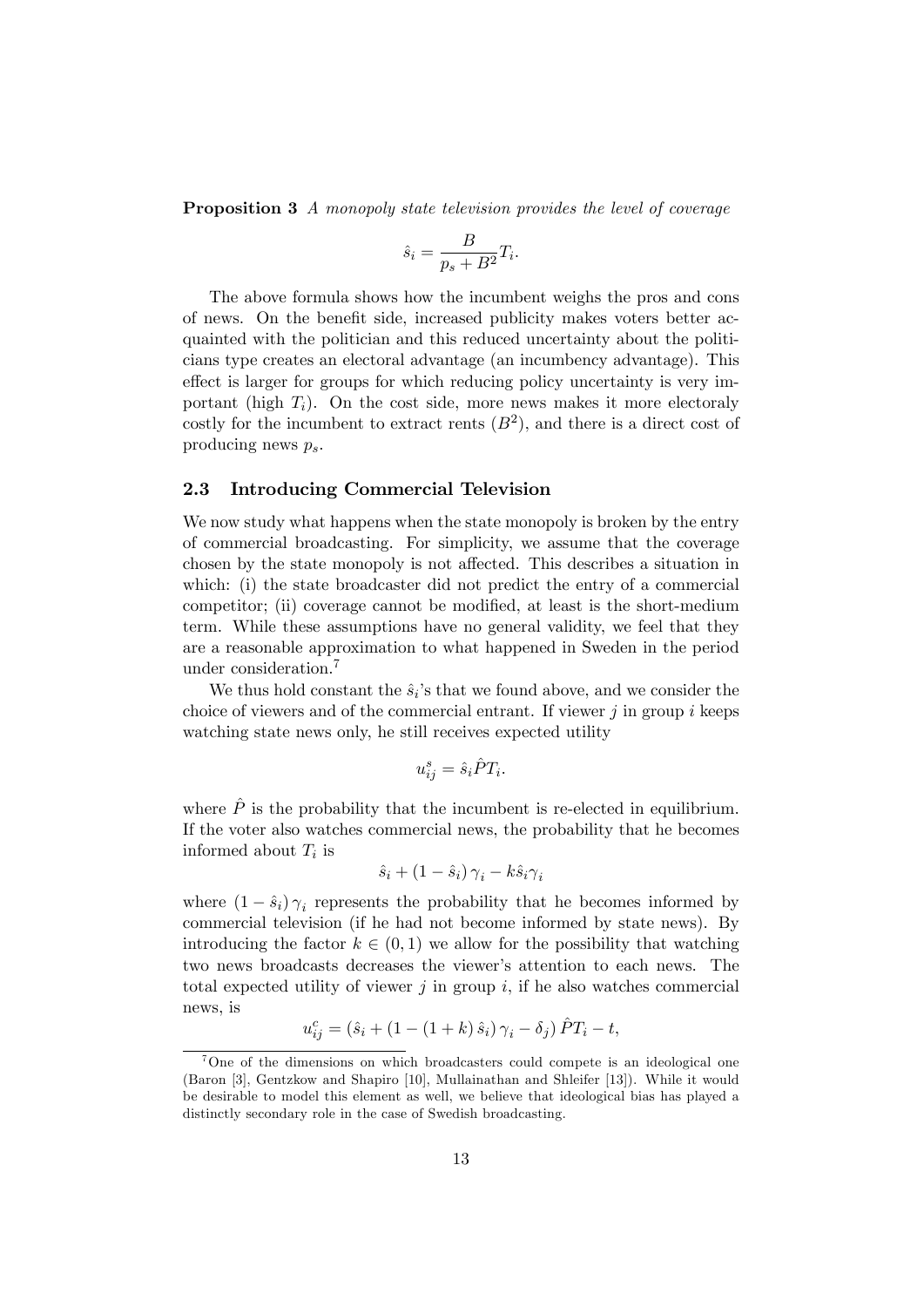where  $\delta_i$  represents an idiosyncratic preference for public television (distaste for commercial tv), uniformly distributed on  $[0, 1]$ , and t is a time cost of watching.<sup>8</sup>

A viewer  $j$  in group  $i$  starts watching commercial news if and only if  $u_{ij}^c \geq u_{ij}^s$ . That is,

$$
(1 - (1 + k)\hat{s}_i)\gamma_i - \delta_j - \frac{t}{\hat{P}T_i} \ge 0.
$$

The share of "switchers" in group  $i$  is

$$
S_i = \Pr\left(\delta_j \le (1 - (1 + k)\hat{s}_i)\gamma_i - \frac{t}{\hat{P}T_i}\right)
$$

$$
= \max\left((1 - (1 + k)\hat{s}_i)\gamma_i - \frac{t}{\hat{P}T_i}, 0\right)
$$

We have worked under the implicit assumption that voter  $j$  takes the probability that the incumbent is re-elected  $(P)$  as given. However, a fully rational voter should realize that a change in  $\gamma_i$  can affect the equilibrium probability that the incumbent is elected. Taking this into account will greatly complicate the analysis, without changing the nature of the comparative statics that is of interest. We assume that  $\hat{P}$  is fixed (at the level that corresponds to the equilibrium value  $\hat{\gamma}_i$ ): any deviation of  $\gamma_i$  from  $\hat{\gamma}_i$  does not cause  $\hat{P}$  to vary. Note that if  $\gamma_i$  and  $\varepsilon_i$  are small enough (even when  $t = 0$ ) voters behave in an approximately similar way even if they realize that  $P^{\dagger}$  is endogenous.

Given viewer behavior, how should the entrant choose its news coverage? We assume that the commercial broadcaster faces a production cost  $\frac{1}{2} p_c \gamma_i^2$ . It receives revenue  $a_i$  for every viewer it attracts. The profit maximization problem is

$$
\max_{\gamma_i,\varepsilon_i} \sum_i \left( a_i S_i - \frac{1}{2} p_c \gamma_i^2 \right).
$$

The first-order conditions are

$$
\hat{\gamma}_i = \frac{a_i \left(1 - \left(1 + k\right) \hat{s}_i\right)}{p_c}.
$$

The commercial channel's targets audience are viewers with high value to advertisers  $a_i$  and low  $T_i$ . The latter is true since the low  $T_i$  viewers are neglected by state TV and cheaper to attract on the margin. We summarize the key comparative on the behavior of commercial television as follows:

<sup>&</sup>lt;sup>8</sup>We assume that the idiosincratic preference for public television is multiplied by  $T_i$ . This is done to simplify analysis. The results would be qualitatively similar if  $\delta_j$  were introduced in an additive manner.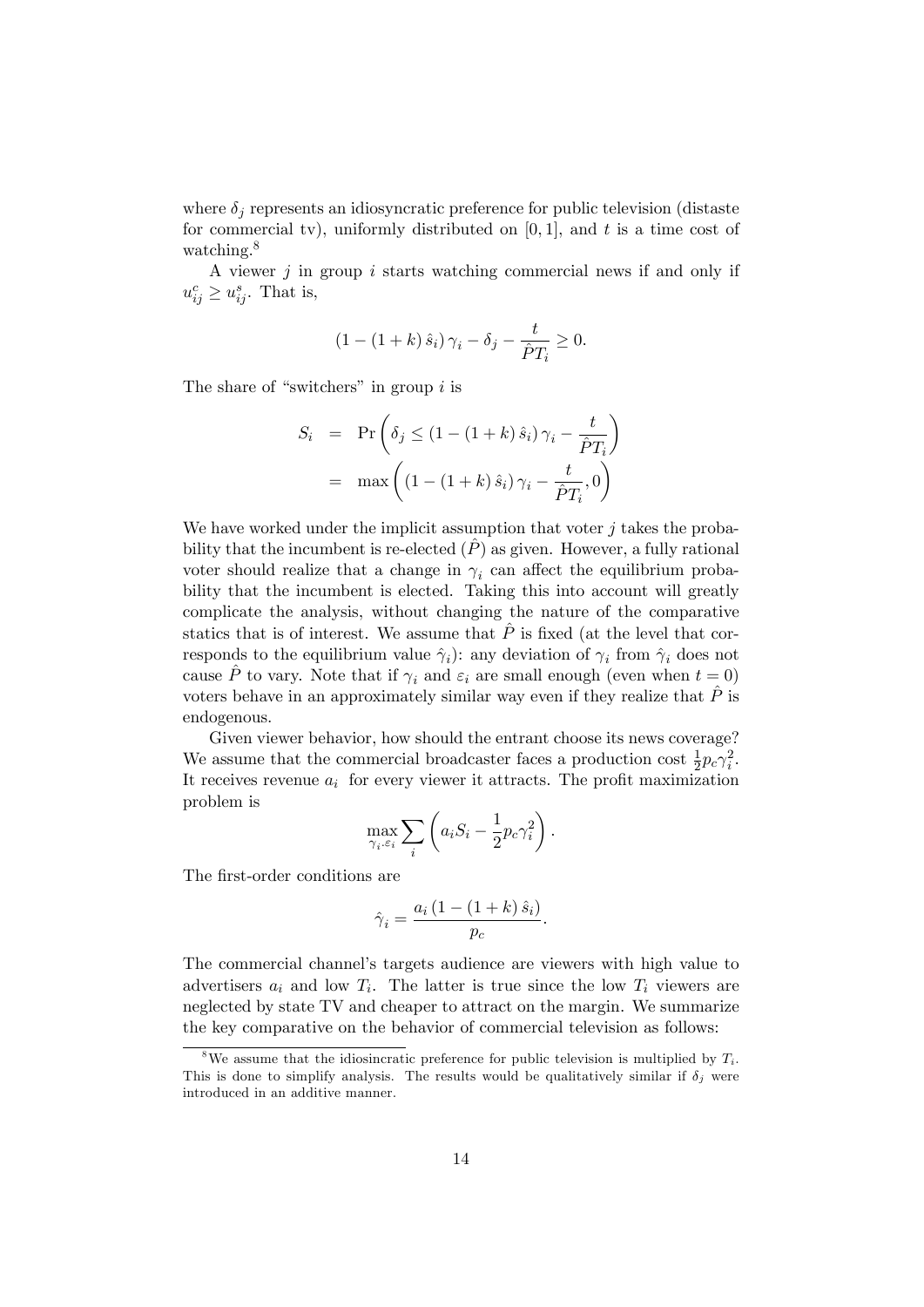**Proposition 4** A commercial channel that breaks state monopoly chooses coverage  $\hat{\gamma}_i$  that is increasing in the commercial attractiveness of that group  $(a_i)$  and decreasing in the state news coverage  $(\hat{s}_i)$  that the group receives.

Given the equilibrium behavior of the entrant and of viewers (and recalling from Proposition 3 that we can write  $T_i = \frac{p_s + B^2}{B}$  $\frac{+B^2}{B}\hat{s}_i$ , the share of switchers in group  $i$  is

$$
\widehat{S}_i = \max \left( \frac{a_i \left( 1 - (1 + k) \,\hat{s}_i \right)^2}{p_c} - \frac{t}{\hat{P} \frac{p_s + B^2}{B} \hat{s}_i}, 0 \right). \tag{4}
$$

The share of switchers in group  $i$  is an increasing function of the commercial appeal of that group:  $a_i$ . This is unsurprising because the commercial entrant offers better programming to lucrative audience groups.

Instead, the effect of  $\hat{s}_i$  on the share of switchers is ambiguous. On the one hand, viewers in groups with high  $\hat{s}_i$ , who are already well-served by state television, are less appealing to the commercial entrant. This effect, which we label the *target audience effect*, is captured by the first addend in expression (4). On the other hand, the state broadcaster is providing better coverage to groups with large political stakes (high  $T_i$ ). Viewers in those groups are also keen to increase their information by watching commercial news. This news specialist effect is captured by the second addend in expression (4).

We thus have the following predictions with regards to switching:

- A1 Selection and  $\hat{s}_i$ . Theory does not tell whether the *target audience* effect dominates the news specialist effect. We must use empirics to determine the relationships between  $\hat{s}_i$  and  $S_i$ .
- A2 Selection and  $a_i$ . Having high value to advertisers is positively correlated with watching commercial news.

Finally, we should ask how a viewer who switches to commercial television fares in terms of information when compared to a viewer who stays with state television. A viewer in group  $i$  who switches experiences a change in her information level given by

$$
(1 - (1 + k)\hat{s}_i) \hat{\gamma}_i = \frac{a_i (1 - (1 + k)\hat{s}_i)^2}{p_c}
$$

This can be positive or negative. As one would expect, the effect is increasing in  $a_i$  and decreasing in k and  $\hat{s}_i$ . To summrize:

I1 Average effect of watching commercial TV news. People who start watching commercial TV news increase their information unless  $k$ large.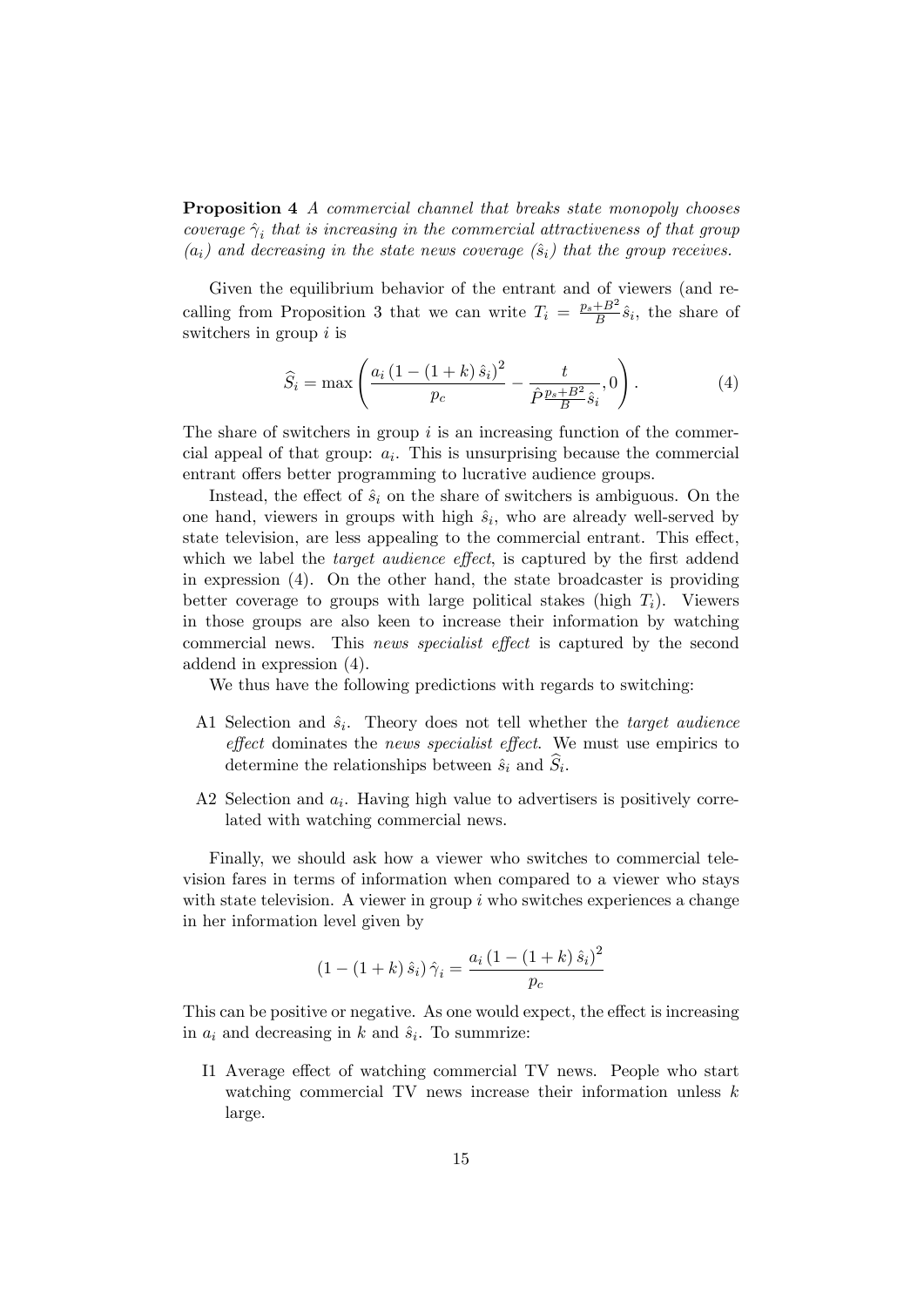I2 Heterogenous effects of watching commercial TV across groups. The target audience of commercial news (high  $a_i$ , low  $\hat{s}_i$ ) will have a larger increase in their knowledge about politics than other groups.

## 3 Empirics

We will now investigate empirically the implications above, in the case of the entry of the commercial channel TV4 in Sweden. Prior to this entry, television in Sweden was run by a public service TV-monopoly, presently named Swedish Television (SVT). The organization is similar to that of the BBC, in that the majority of the board is appointed by the government and that and that the programming choice is independent of direct government involvement. In 1991 a concession was given to the privately owned station TV4 to start commercial terrestrial broadcasts. After its introduction, TV4 has carried less informational content than the public broadcasters SVT. For example, in 1995, news and documentaries was 16 percent of the programming time in SVT and 7 percent of the programming time in TV4.<sup>9</sup>

We will mainly rely on data from the Swedish Election Studies (SES). This survey asks respondents which news channels they watch, a number of knowledge question, and questions about political behavior. For summary statistics and variable definitions, please see the Appendix.

Fortunately for our purposes, the SES is a rotating panel where respondents are interviewed in two consecutive elections. This enables us to study the 1045 individuals who were surveyed both before the entry of TV4 (1988) and in the first election after the entry of TV4 (1991). These individuals are split into two groups. The 687 individuals who only watch SVT news both in 1988 and 1991 are called SVT viewers. The 358 individuals who only watched SVT news in 1988, but who started watching TV4 news in 1991 are called TV4 viewers.

| 1988.                                                | 1991                                                                 |       |
|------------------------------------------------------|----------------------------------------------------------------------|-------|
| $TV4$ viewers watched only SVT news watched TV4 news |                                                                      | (358) |
|                                                      | <i>SVT viewers</i> watched only SVT news watched only SVT news (687) |       |

We will use this data to test predictions on who selected into each group, based on implications A1 and A2 above. We will then test predictions on the effect of starting to watch TV4 news, contained in I1-I3.

#### 3.1 Audience composition

Whether individuals chose to watch TV4 news depends both on the programming choice of TV4 and SVT, and on individual heterogeneity in the

 $98$ Source Svenskt TV-utbud 1996. Granskningsnämnden för radio och tv.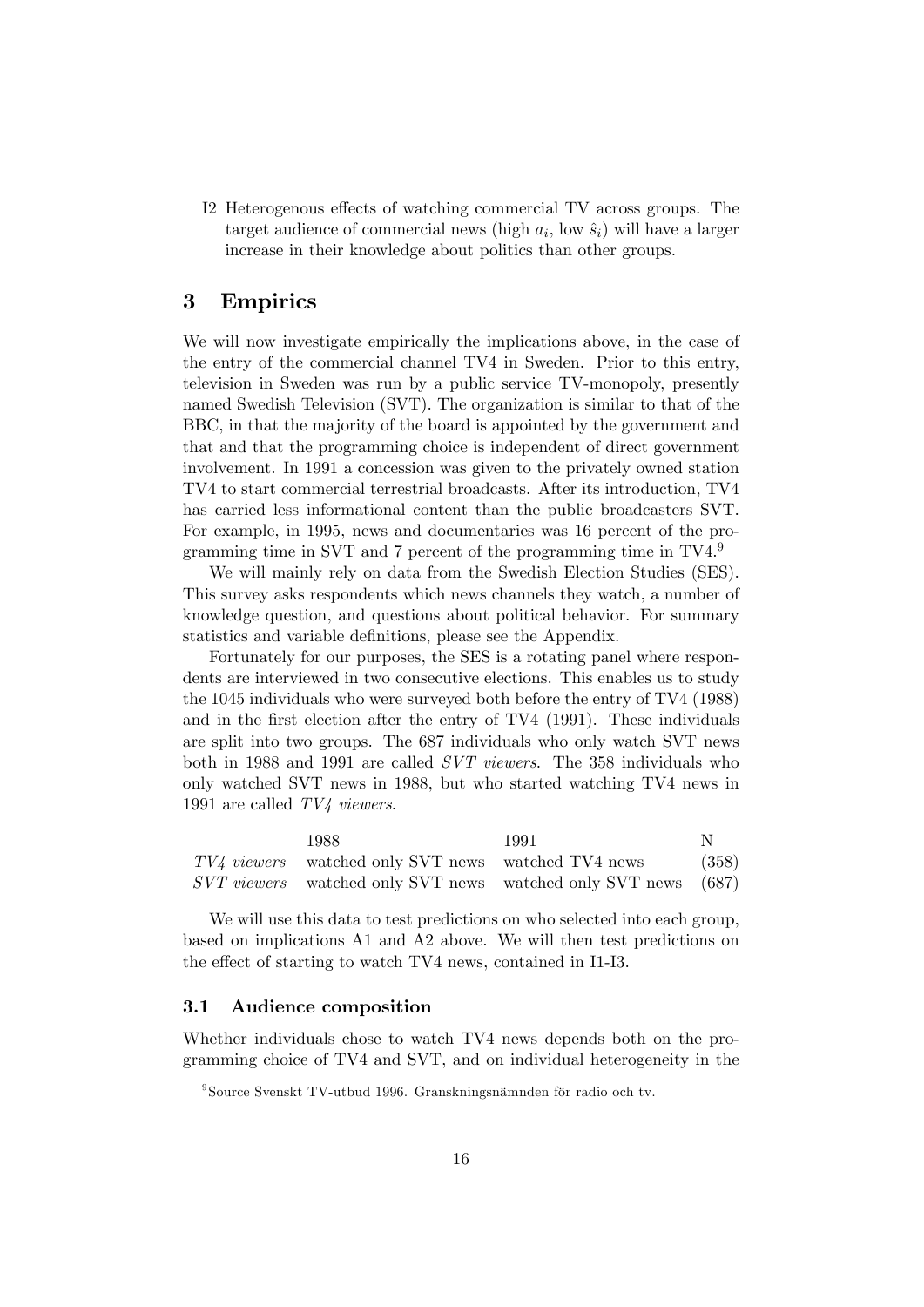valuation of news. This section will first identify the demographic characteristics of the target audiences of TV4 and SVT, and then set up and test the predictions on audience choice based on the two factors menationed above.

To empirically indentify the target audiences of state and commercial TV, we need to find identifyable characteristics related to  $a_j$  and  $s_i$ . We first identify demographic characteristics correlated with high advertising potential,  $a_i$ . We find that in Sweden, advertising revenues are larger for newspapers with a younger and richer audience, see Appendix. This is consistent with the common claim that advertisers pay more for audiences with many young, rich, and women. The reason being that the rich have higher purchasing power, that the young have not yet formed rigid purchasing patterns, and that women carry out a large share of the household purchases. Regarding  $s_i$ , we observe the share of correct answers to questions regarding politics in 1988,  $s_j$ , which we take as a proxy for  $s_i$ . We find that being well informed in 1988 is positively related to being rich and negatively related to being young, see Appendix.<sup>10</sup>

Hence, the target audience of SVT are old, rich, and the target audience of commercial TV are young (perhaps rich). To sum up, we have

|                                                                            | voung | rich |
|----------------------------------------------------------------------------|-------|------|
| $a_i$                                                                      |       |      |
| $s_i$                                                                      |       |      |
| Commercial TV target audience, $\hat{\gamma}_i = \hat{\gamma}_i(a_i, s_i)$ |       |      |
| State TV target audience, $s_i$                                            |       |      |

We will now use the SES data to study the characteristics of those who watched commercial TV in 1991. We will use a linear specification of the form:

$$
watchTV4_{1991} = c_0 + \gamma_{young} young + \gamma_{rich} rich + \beta s_j.
$$

Here,  $watchTV4_{1991}$  is a dummy variable for whether the respondent watched TV4 news in 1991. The right-hand side varibles are respodent characteristics in 1988: young is a dummy variable for people aged 18-35; rich is a dummy variable for respondents with income above SEK 115 000 in 1988 (23 percent of the sample); and  $s_i$  is the share correct answers to a set of political knowledge questions.

We use the model to interpret the result. If  $\beta < 0$  then there is a negative correlation between being previously informed and being a TV4 viewers. The interpretation is that the *target audience* effect dominates. This implies that being a TV4 viewer should be positively correlated with

 $^{10}T_i$  is positively correlated with being male. We do not have gender information in our advertising data. However, if the common claim that advertisers value women more, then women would be a target audience of commercial TV and men would be a target audience of public TV.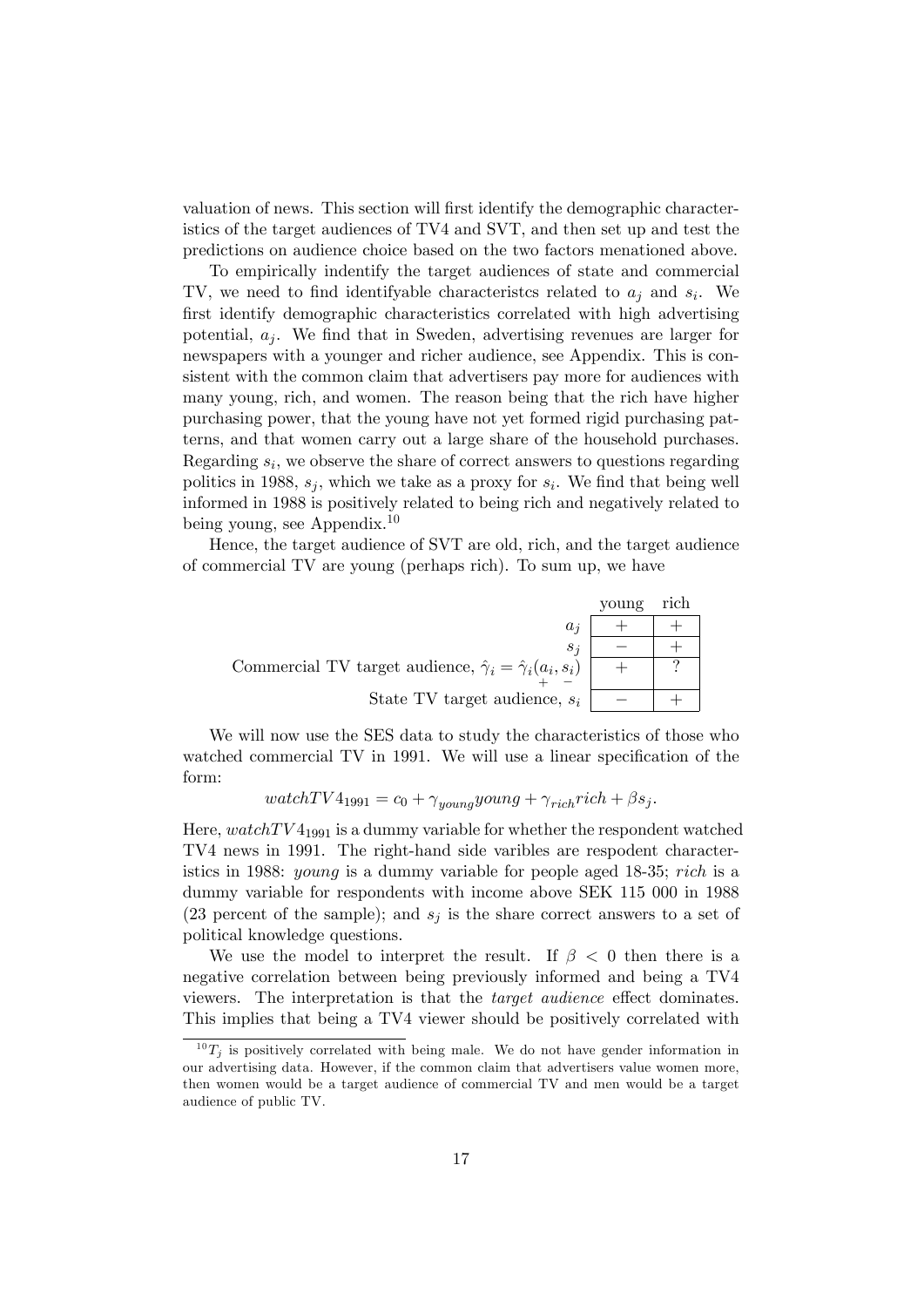

Figure 1: Hours news watching 1991 by respondent characteristics 1988

being young and female. If we find that  $\beta > 0$  then the interpretation is that the news specialist effect dominates. In this case we have no predictions on the other coefficients. For example, the young have  $a_i$  and low  $s_i$ . If both  $a_j$  and  $s_j$  are positively related to watching TV4 news, then we do not have a prediction.

The results are shown in Table 1, column 2. We find that  $\beta$  is significantly negative. So it was not the previously well informed news specialists who started watching commercial TV news. Rather TV4 news attracted the previously uninformed. Consistent with the target audience effect dominating, the young are also significantly over represented among TV4 news viewers.

The same picture appears in the simple group means shown in Table 2 and Figure 1 below. The number of hours watching SVT news in 1991 is positively correlated with respondent knowledge (left graph) and age (right graph). The number of hours watching TV4 news in 1991 is negatively correlated with the share correct answers and age in 1988.

In light of the model, the correlation between watching TV4 and being young results from the young being a key target group for TV4 but not for SVT. Therefore, news are not tailored to the young in SVT, but they are in TV4. The opposite holds for the previously well informed. In consequence, knowledge in 1988 is negatively related to watching TV4 news. It is not the case that the news specialists started watching TV4 news.

#### 3.2 Effects of watching commercial news

These results on audience choice highlights the problems with cross-sectional analysis. A number of studies use cross sections to measure the impact on voter knowledge or other outcome variables. Holz-Bacha and Norris (2001) find that people with a preference for public TV are better informed than those preferring commercial TV. A number of studies in the US find that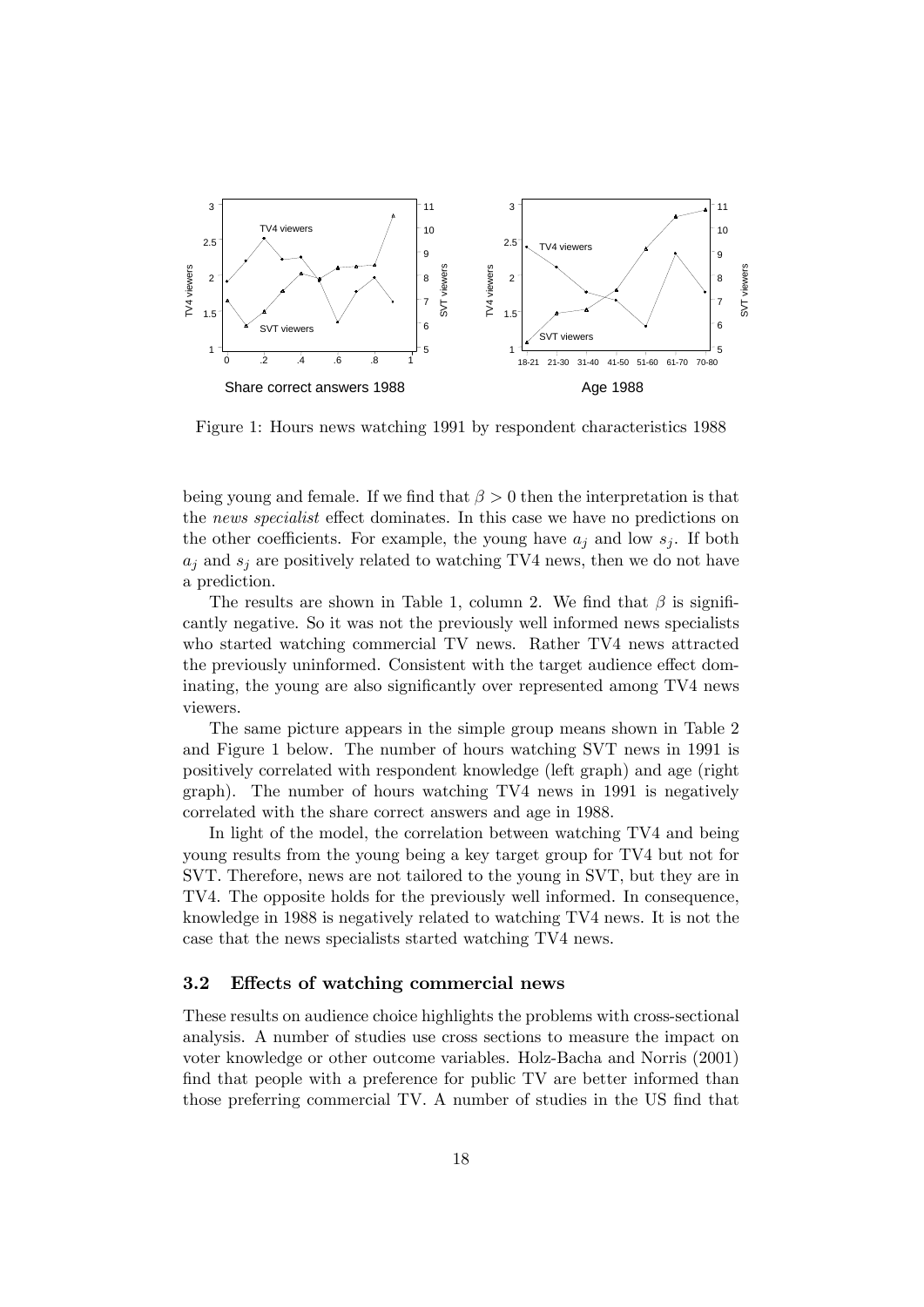

Figure 2: News viewing and knowledge

the number of hours watching (commercial) TV news is insignificantly or negatively related to knowledge. That the interpretation of these correlations is unclear is starkly displayed in our panel data. The number of hours commercial news watched in 1991 is negatively correlated with knowledge in 1988. But this is clearly not measuring the effect of watching commercial TV news on knowledge since commercial TV did not exist in 1988.

To discuss this problem a bit more formally, let s (knowledge) be the outcome variable of interest. Let  $s_0$  denote the knowledge level a person had before watching TV4 news and  $s_1$  the knowledge the person has after having watched TV4 news. We would like to measure the average effect of watching TV4 news on knowledge in the population,  $E[s_1 - s_0]$ , or perhaps among the TV4 viewers. Now let the dummy variable  $TV4 = 1$  for TV4 viewers, and 0 otherwise, and let  $SVT = 1 - TV4$ . The basic problem in cross sectional analysis is that  $s_1$  is only observed for TV4 viewers news, and  $s_0$  is only observed for SVT viewers. The variable we observe is

$$
s = s_1 TV4 + s_0 SVT.
$$

We measure the difference in knowledge between TV4viewers and SVTviewers,

$$
E [s | TV4] - E [s | SVT]
$$
  
=  $E [s_1 - s_0 | TV4] + E [s_0 | TV4] - E [s_0 | SVT].$  (5)

However, this difference contains the effect of watching TV4 on the TV4 viewers, plus the difference in initial knowledge between TV4 viewers and SVT viewers. Figure 2 displays the argument graphically. The solid dots are what we observe and the grey dots are unobserved.

To identify the effect of watching commercial TV news on knowledge, one must assume that, conditional on observables, the average initial knowledge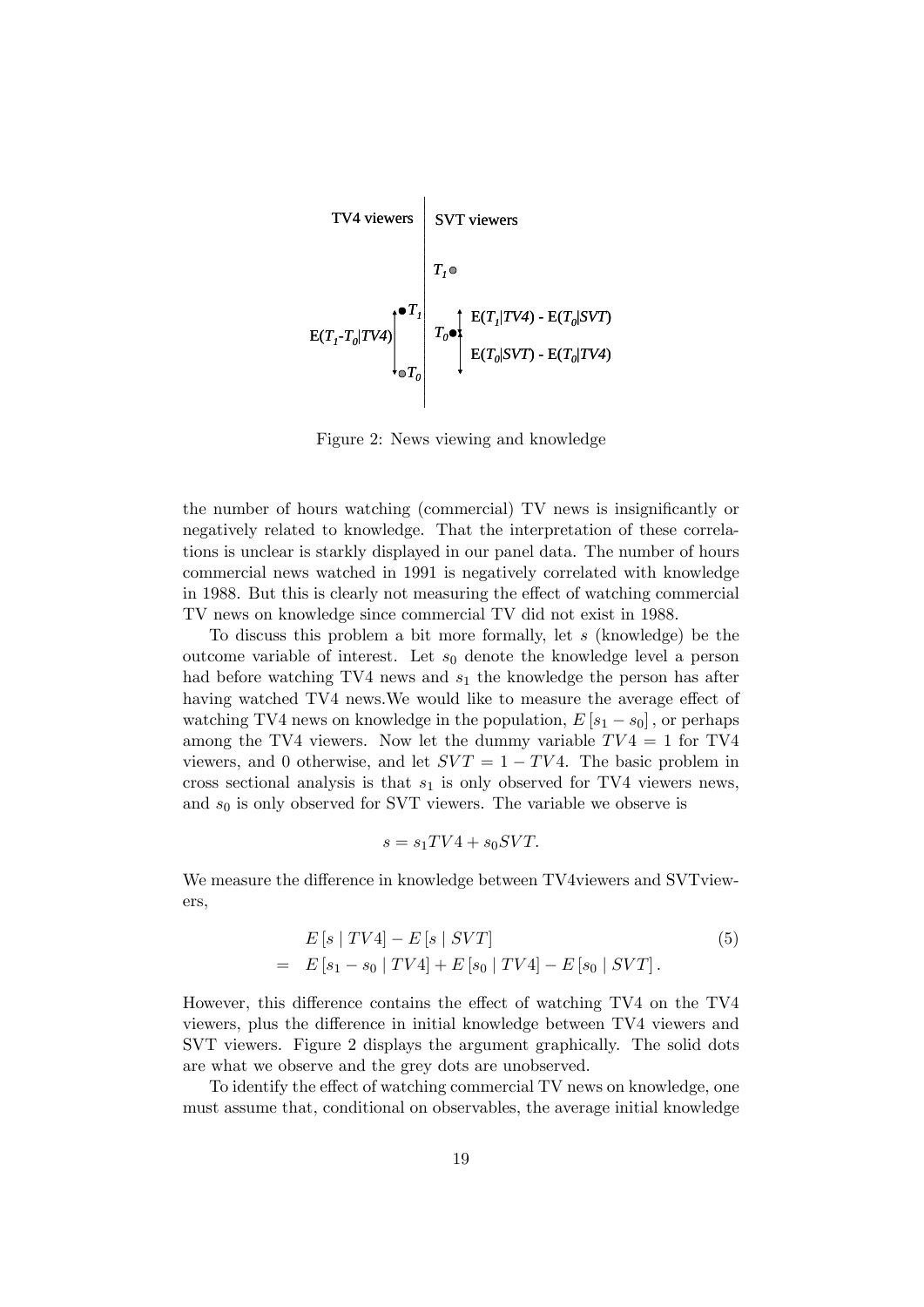of TV4 viewers and SVT viewers is the same. Let X denote a vector of observable covariates, then one must assume

$$
E\left[s_0 \mid TV4, X\right] = E\left[s_0 \mid SVT, X\right].\tag{6}
$$

However, the model and the data shows that this is unlikely to be satisfied. Individuals' decisions to watch TV4 will depend directly on their initial level of information,  $s_i$ . This problem is endemic to all studies of crosssectional effects of media use on voter information. It may be addressed by instrumental variables or panel data.

Fortunately, we have the SES panel of voters. This allows us to get a measure of the initial level of information before the entry of TV4  $(s_0)$ , and thus identify the effect of watching TV4 news without making the assumption in equation (6). From Table 2, the share correct answers for the TV4 viewers prior to watching TV4 news  $(E [s_0 | TV4])$  is 0.44 and the corresponding figure for the SVT viewers  $(E [s_0 | SVT])$  is 0.51. So we can plug these numbers into equation  $(5)$  and identify the effect of watching TV4.

To do this more formally, we compare the changes in knowledge among people who started to watch TV4 with the change in knowledge among those who stayed with SVT. We will use the specification

$$
\Delta s = \alpha T V 4 \text{viewer} + \beta X + \varepsilon,
$$

where  $X$  contains a set of control variables. This is the same econometric specification as a difference-in-difference (DD) estimator, but our design is weaker than the typical DD because selection is based on individual decisions rather than a law or rule.

Two assumptions are needed for the validity of this estimator: that being a TV4 viewer is uncorrelated with time-varying unobservables that affect political knowledge; and that the composition of the group of TV4 viewers remains stable before and after the introduction of TV4 (see for example Blundell and McCurdy, 1999). The latter assumption is automatically fullfilled since we are studying a panel of individuals. However, the former assumption is particularly sensitive in our case becasue selection is based on individual decisions. Reformulated for our case, the assumption is that the change in knowledge would have been the same among TV4 viewers and SVT viewers, had TV4 not been introduced.

We start by investigating whether SVT news watching was affected by the entry of TV4. In the model we made the assumption that this was not the case. In the data this is true. Basically everyone watches SVT, a total of 6 respondents reported not watching SVT news in 1991, none of these watched TV4 news. Regarding hours of news watched, it seems that TV4 news viewing was just added to pre-existing news watching. From 1988 to 1991, TV4 viewers increased their average reported hours of news watching per week from 8.0 to 9.6, while their hours of SVT news watching only fell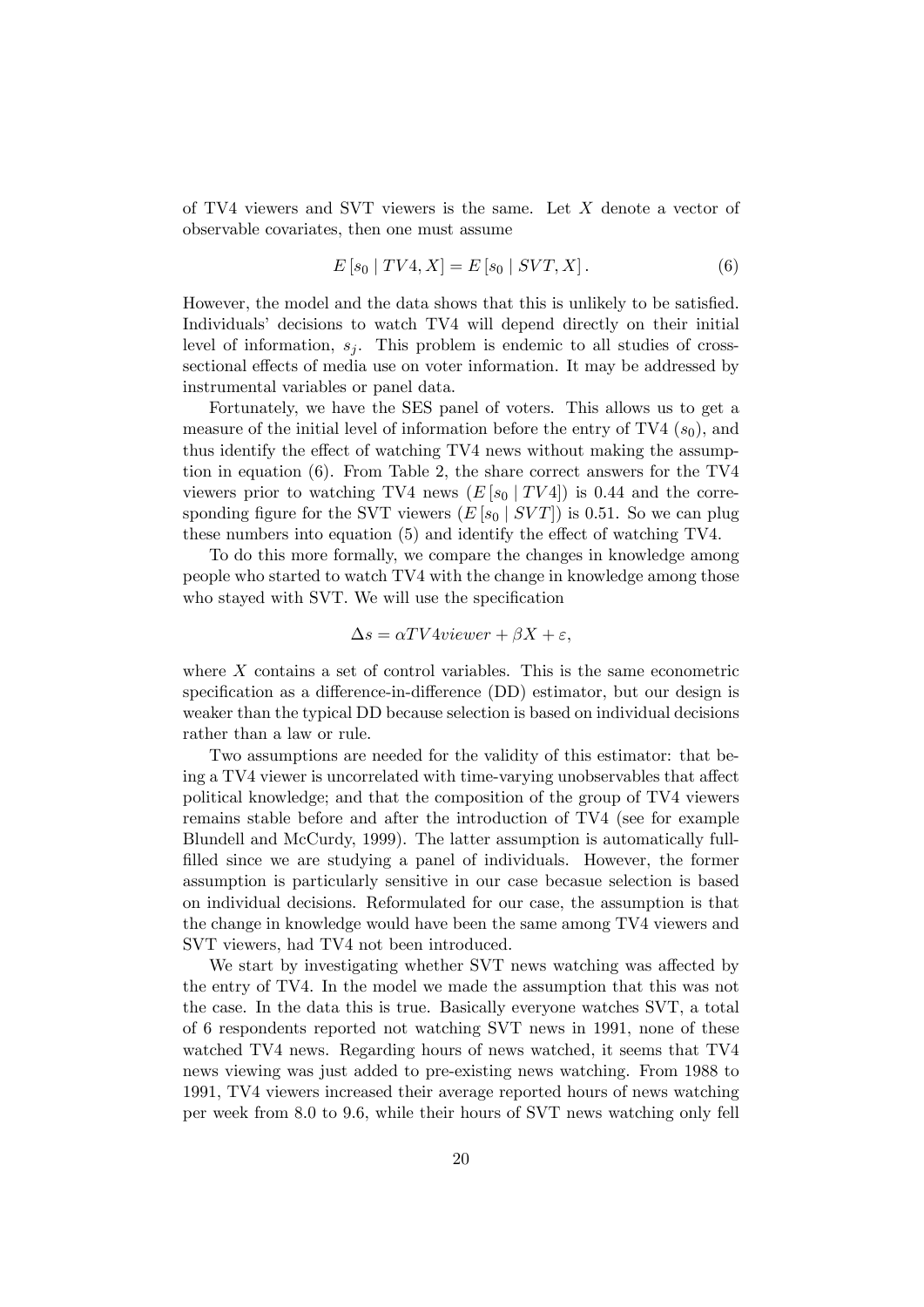from 8.0 to 7.7. Among SVT viewers news watching was roughly constant (it went from 7.8 to 7.9 hours a week).

The increase in total news hours among TV4 viewers remains basically the same, and significant at one percent level when controlling for age, income, sex and residence location; see Table 3, column 1. More precisely, the regressions include a complete set of dummy variables for ages 18,19,...,80. There are three dummy variables for income: below the 33 percentile (incomed1), between the 33rd and 66th percentile (incomed2), and above the 66 percentile (incomed3, excluded). A dummy variable for gender (sex), which takes the value 1 if the respondent is female is included. Finally, four dummy variables indicate whether the respondent lives in a rural area  $(\text{local})$ , a small town  $(\text{local})$ , a towns or city  $(\text{local})$ , or Stockholm, Göteborg or Malmö (locd4, excluded).

Next, we study prediction I1, that people who started watching TV4 became better informed: Between 1988 and 1991, respondents who started watching TV4 news increased their average number of correct answers from 44 to 52 percent, while the respondents who stayed with SVT did not improve their scores at all (51 percent correct in both years). Including controls, being a TV4 viewer is associated with a 3 percent higher increase in correct answers relative to the SVT viewers. The difference is significant at the 5 percent level, see Table 3, Column 2.

As an additional test, we examine whether political participation was also influenced by the start of TV4. Voter turnout may be increasing in the amount of information about politics that the respondent has. The direct measure of information provided by the SES is admittedly coarse, by also studying how watching TV-news correlates with voter turnout, we hope to capture a deeper knowledge about politics and perhaps interest in politics which is not captured by the direct measure of information. This also interesting in its own right since it directly addresses the concern that commercial TV may decrease participation in politics. The dependent variable used is whether the respondent voted in the election. The data are from official vote registers and not based on the respondents survey answers. From 1988 to 1991, the share TV4 viewers who voted increased from 89 to 93 percent, while the share SVT viewers increased from 91 to 92 percent. After including controls in a linear probability model of vote choice (OLS), TV4 viewers are estimated to have increased their voter turnout probability by 5 percent relative to that of the SVT viewers. The difference is significant at the 5 percent level, see Table 3, Column 3.

Finally, we will test the hypothesis stated in I2 that watching TV4 has the largest impact on knowledge for high  $a_i$  low  $s_i$  individuals. To test this we generate two dummy variables for respondents who had a less than average share correct number and were younger than 35 in 1988, respectively. Let the vector containing these dummy variables be x and let  $\bar{x}$  be the sample mean of this vector. We run the regression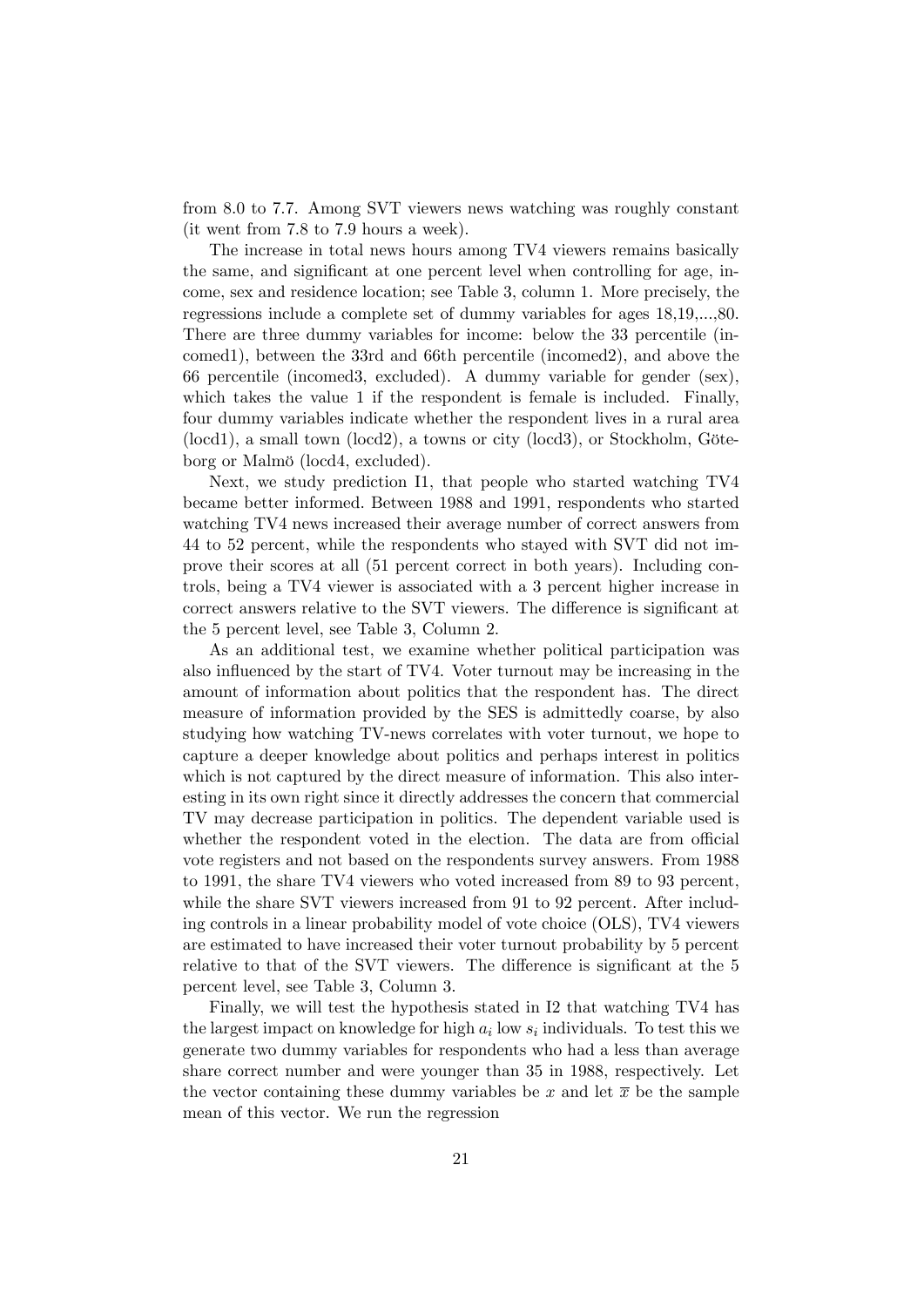$$
\Delta s = \alpha TV4viewer + \gamma TV4viewer (x - \overline{x}) + \beta X + \varepsilon,
$$

where  $X$  now also contains the variables in  $x$ . The result is presented in Table 4 columns 1 and 2. The effect was significantly larger for the previously uninformed but not for the young. The effect on voting is significantly different from zero only among the uninformed.

## 4 Conclusions and discussion

Following the entry of commercial TV stations in Europe, there has been a heated debate. People have worried that entertainment will crowd out information and that diversity will be lost. Previous evidence based on crosssectional data supports these conclusions as people watching commercial TV are less informed.

This paper addresses the obvious selection problem acknowledged in this debate. First, we build a model to understand the programming choices of state and commercial TV, and the resulting selection of individuals in what channels to watch. We find that state TV should target viewers for whom information about policy is valuable, commercial TV should target an audience valuable to advertisers, and uninformed viewers not targeted by the state TV. Theoretically, it is unclear whether the audience of commercial TV news will consist of its target audience, or also of information experts.

Next we study a panel of individuals before and after commercial TV entry. This allows us to determine the characteristics of commercial news viewers before they start watching commercial news, and hopefully measure the impact of commercial TV news. We study the case of Sweden where the commercial TV provider TV4 entered into the state TV monopoly in 1991. We also find that commercial TV news did not attract news specialists. Rather being ex ante well informed is negatively correlated with watching commercial TV news. Further, we find that the young are overrepresented among the commercial TV viewers. We interpret this as a consequence of the young being a key target group of commercial TV since they are highly valued audience to advertisers.

Regarding information, we find that those who started watching commercial news increased their level of political knowledge significantly more than those who did not. We also find that the increase in knowledge from watching commercial news is highest among the target audience of commercial TV, the young and the previously not well informed. We interpret this as a consequence commercial TV news providing material of interest to these target groups.

In response to the worries stated above, we find that information may have been marginalized by entertainment in the commercial channels. However, commercial TV has attracted groups previously undersupplied with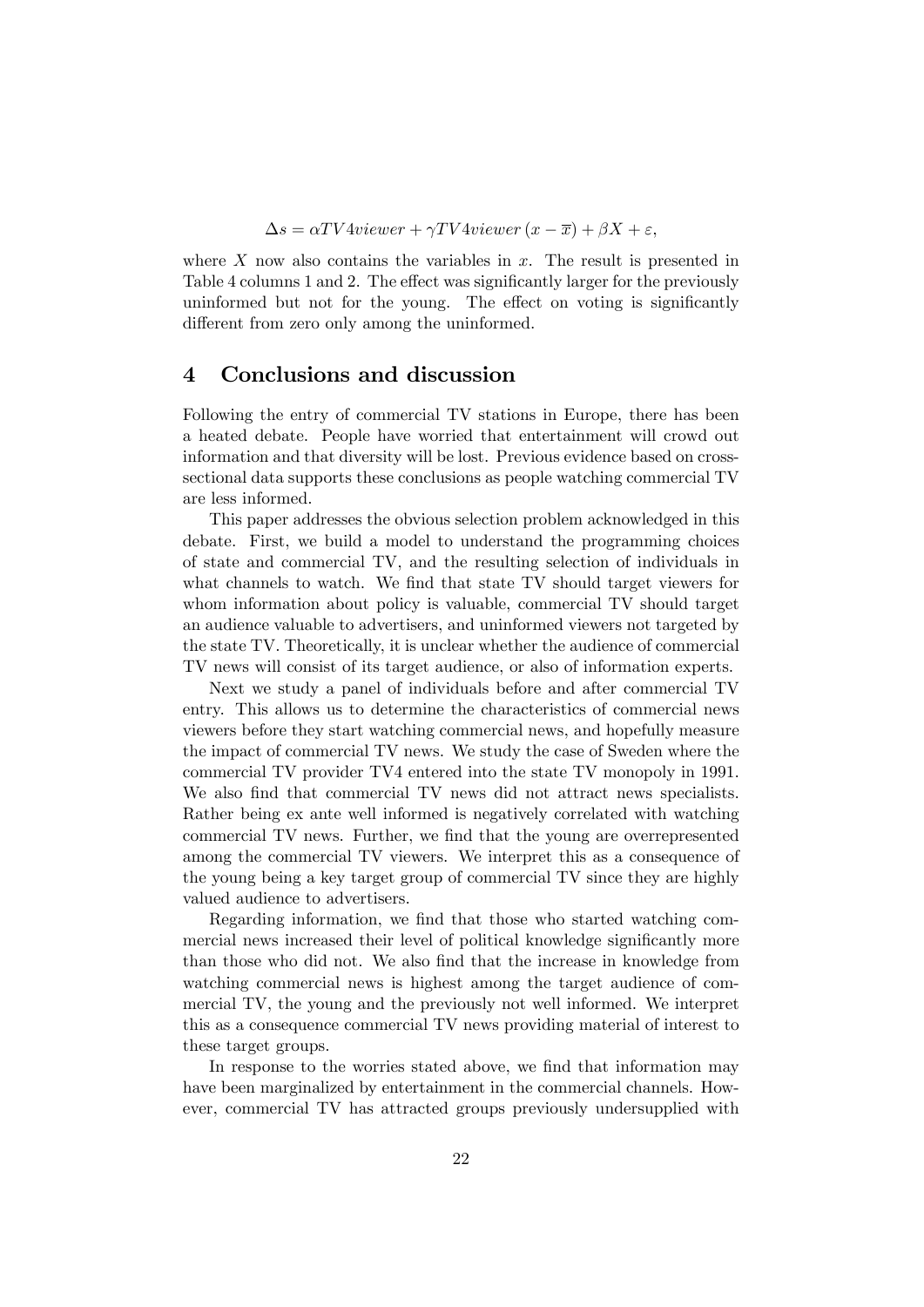information and contributed both to increased voter information and political participation.

We also find that the worries about decreased diversity are not supported by our evidence. The worries were in particular that certain groups would lose from commercial entry: poor, the less informed, children, and the elderly. First, we find that the poor did not lose, or rather that they lose under both systems and therefore are not much affected by the change. They are not a target audience of commercial TV, but they are also not a target audience of state TV. Second, we find that the ex ante less informed in fact are one of the big winners of the shift to commercial TV. Third, we find that the young are the other winner in the shift to commercial TV.

The obvious limitation of the empirical part of our study is that it applies to a certain country at a certain time. It would be of great interest to see what has happened in all the other countries that have liberalized their television market. In some sense, Sweden is an extreme case because the public service broadcaste has always had high standards of journalistic independence. Besley and Prat's [5] would predict that breaking up the state monopoly would have an even more positive effect in countries where government has a more direct ináuence on the news production process. The other limitation of our study is that it only considers one dimension of the effects of broadcasting commercialization, namely voter information. Further research should use micro data to study other important dimensions, such as change in social values (acceptance of violence, gender roles, nationalism, etc.) and the intellectual development of children.

## References

- [1] Simon P. Anderson and Stephen Coate. Market provision of public goods: The case of broadcasting. NBER Working Paper 7513. 2000.
- [2] British Broadcasting Corporation (BBC). Annual Reports and Accounts:  $2001/2002$ . 2002. Available on: http://www.bbc.co.uk/info/report2002/print.shtml).
- [3] David P. Baron. Persistent media bias. Stanford Graduate School of Business Research Paper 1845, February 2004.
- [4] Timothy Besley and Robin Burgess. The political economy of government responsiveness: Theory and evidence from India. Quarterly Journal of Economics, November 2002, 117(4), 1415-1452.
- [5] Timothy Besley and Andrea Prat. Handcuffs for the grabbing hand? The role of the media in political accountability. Working paper, 2003.
- [6] Ronald Coase. British Broadcasting: A Study in Monopoly. Harvard University Press, Cambridge, Massachusetts, 1950.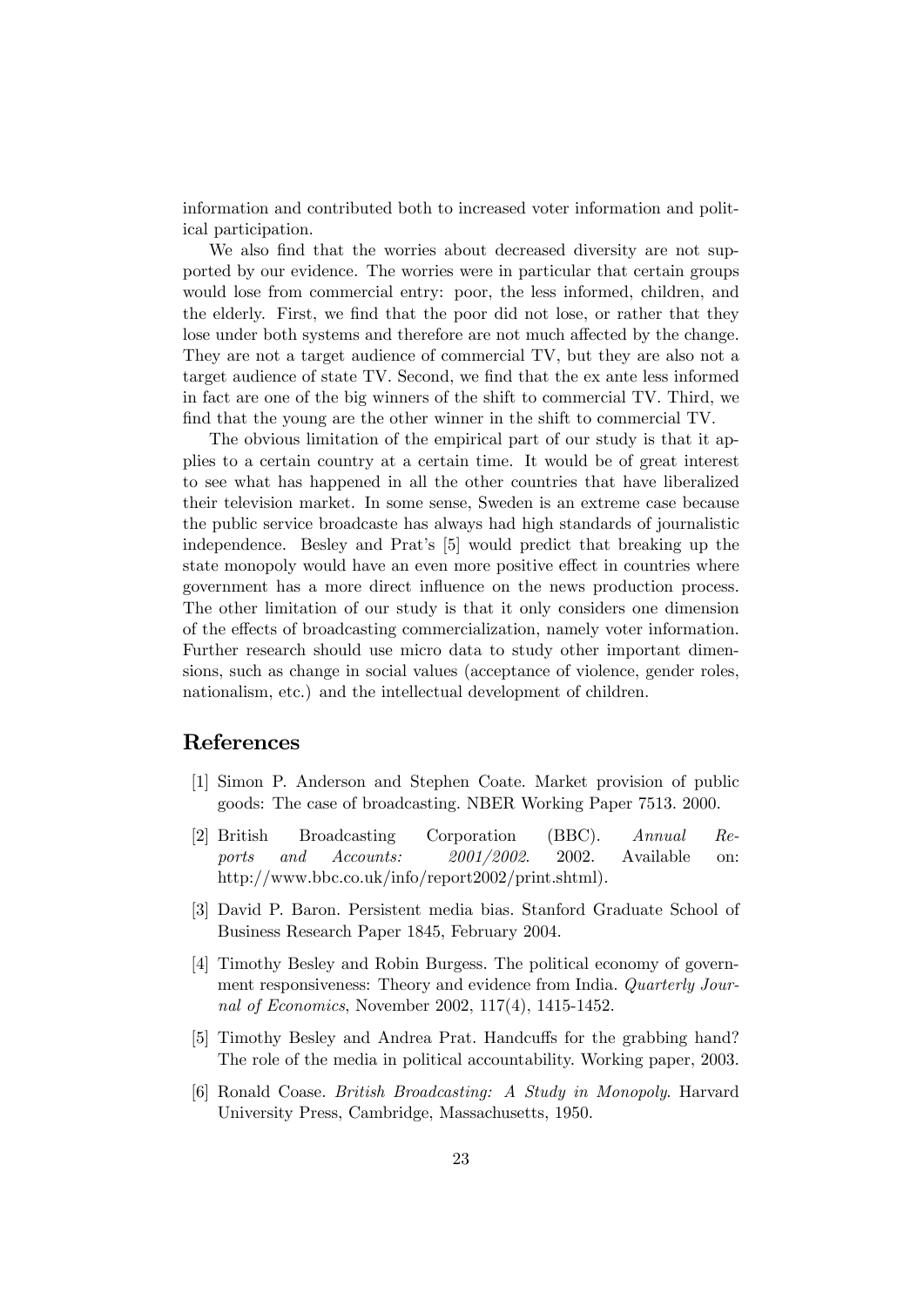- [7] Simeon Djankov, Caroline McLiesh, Tatiana Nenova, and Andrei Shleifer. Who owns the media?, Journal of Law and Economics, October, 2003.
- [8] Timothy Feddersen and Wolfgang Pesendorfer. Voting behavior and information aggregation in elections with private information. Econometrica  $65(5)$ : 1029-1058, 1997.
- [9] Matthew Gentzkow, Edward L. Glaeser, and Claudia Goldin. The Rise of the Fourth Estate: How Newspapers Became Informative and Why it Mattered. NBER Working Paper 10791, 2004.
- [10] Matthew Gentzkow and Jesse M. Shapiro. Media bias and reputation. Mimeo, 2004.
- [11] Bengt Holmström. Managerial incentive problems: A dynamic perspective. Review of Economic Studies  $66(1)$ : 169–182, 1999.
- [12] Chritina Holtz-Bacha and Pippa Norris. To entertain, inform and educate: Still the Role of Public Television. Political Communication, 18, 123-140, 2001.
- [13] Sendhil Mullainathan and Andrei Shleifer. The market for news. American Economic Review, forthcoming.
- [14] Torsten Persson and Guido Tabellini. Political Economy: Explaining Economic Policy. MIT Press, 2000.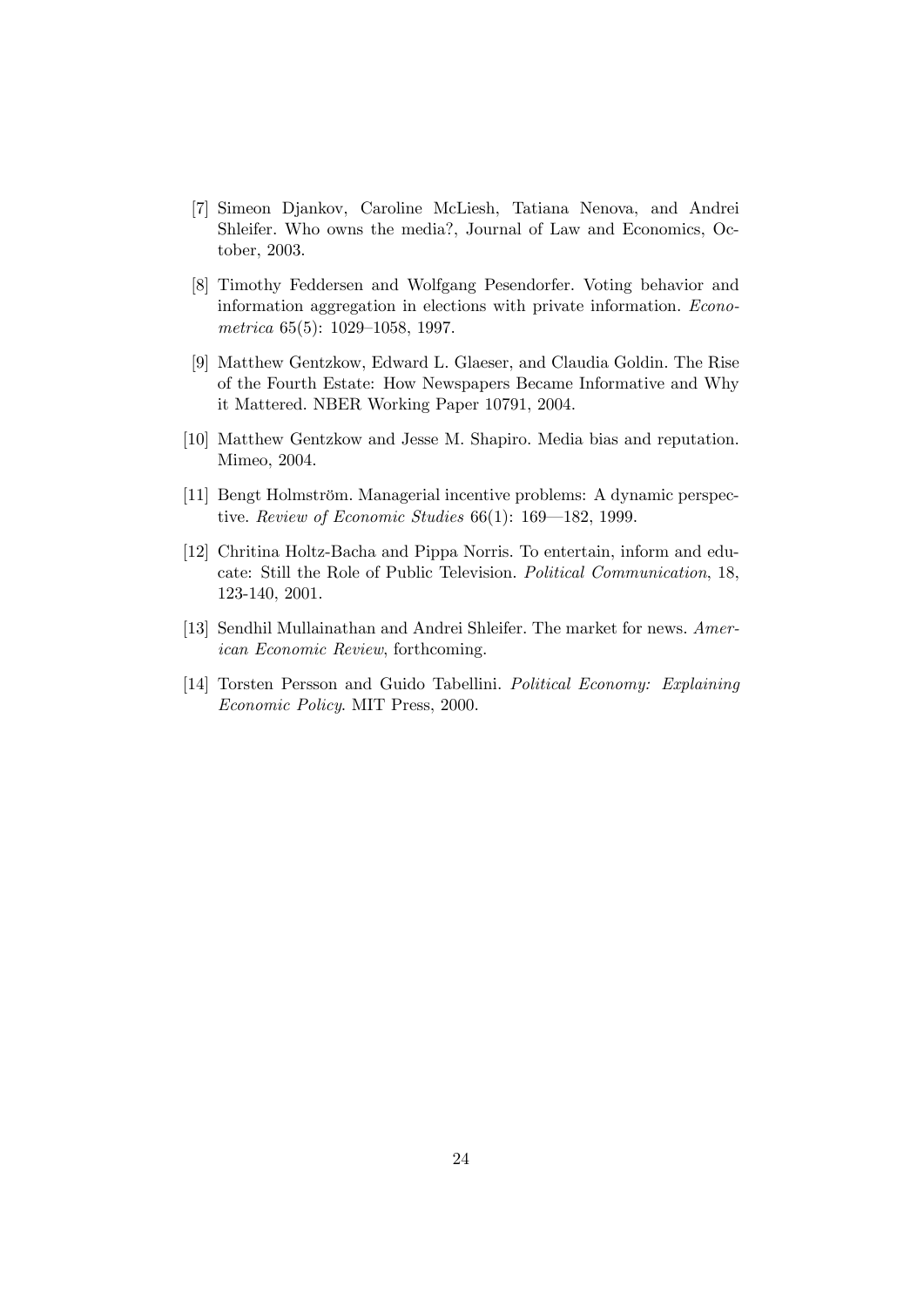# 5 Appendix

This appendix studies how value to advertisers and prior knowledge vary with demographic characteristics. We first study how the advertisement revenues per reader in Swedish local newspapers vary with the characteristics of their readers. The data on advertising revenues contains 99 Swedish local newspapers advertising revenues in 1994. This is merged with data on newspaper reader characteristics provided by Orvesto. This data is used by the newspapers when selling advertisements. Their original sample contains around 20 000 individuals aged between 17 and 80. We do not have access to the individual level data, but only the share respondents who said they read newspaper A and had personal income B, etc. Unfortunately, the data available to us does not include gender although this is part of the original data set.

A regression of advertisement revenue per reader on reader demographics is shown below. The dependent variable,  $a_i$ , is the log advertisement revenue per reader of newspaper j. The set of demographic variables,  $x_j$ , contains a constant, the share readers aged 17-35, young, a group which comprises 31 percent of the sample, and the share readers with household income above SEK 300 000, rich, a group which comprises 36 percent of the sample. We estimate

$$
a_j = \underset{(0.8)}{5.5} + \underset{(1.7)}{5.5} \underset{(1.6)}{young} + \underset{(1.6)}{3.2} \underset{(1.6)}{rich}, \qquad N = 99.
$$

We find advertising revenues per reader to be higher for newspapers with a younger and richer audience.

To identify groups with higher levels of value of information, we assume that these the ones who were well informed prior to the introduction of commercial TV. The measure of knowledge we use is the number of correct answers to questions regarding politicians and policy, in the Swedish Election Study. One type of question asks the respondents to identify the party of particular politicians. The 1988 SES contained 5 such questions and the 1991 SES contained 6. The other type are true/false questions such as "Today's sick benefit is 90 percent of income for most people." (true) and "The rate of unemployment in Sweden today is less than 5 percent." (true). The 1988 survey contained 5 such questions and the 1991 contained 7. The questions are listed in the data appendix. Let  $T_i$  be the share of correct answers individual  $i$  gives in 1988. We regress this on the a similar set of demographic variables,  $x_j$ , as in the advertisement case. It contains a constant, the a dummy variable for people aged 18-35, young, and a dummy variable for respondents with income above SEK 115 000, rich, a group which comprises 23 percent of the sample. The estimation yields

$$
T_j = .53 - .11 \, \text{young} + .08 \, \text{rich} - .05, \qquad N = 1045. \tag{01}
$$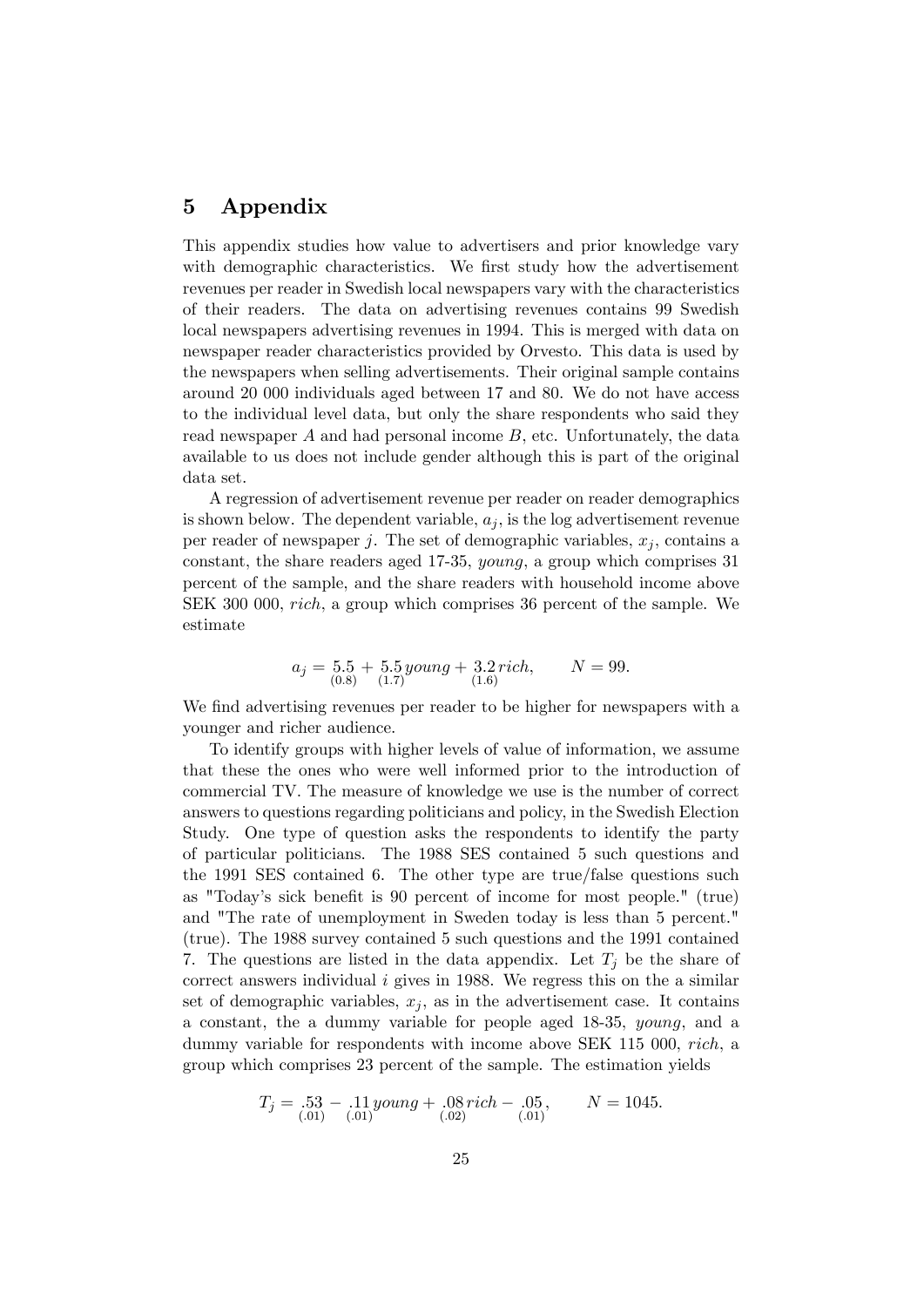Young and female respondents are less, and rich respondents more, knowledgeable.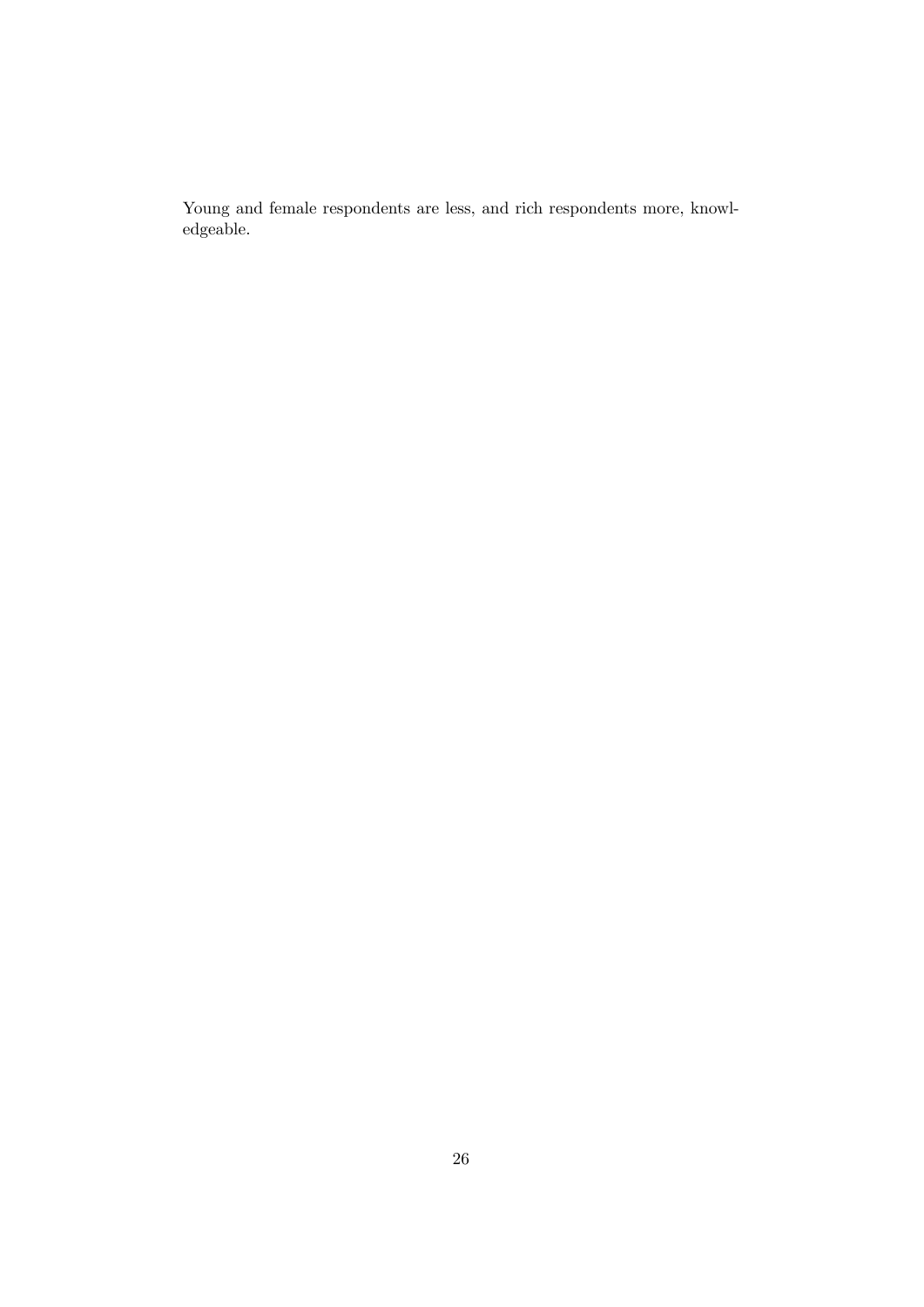#### **Appendix 1: Definitions of Variables**

| Variable          | Definition                                                                               |
|-------------------|------------------------------------------------------------------------------------------|
| tv4view           | 1 if viewer watched TV4 in second interview (election),<br>but not in first, 0 otherwise |
| stview            | 1 if viewer exclusively watched SVT news<br>in both interviews (elections), 0 otherwise  |
| knowl             | see below                                                                                |
| voted             | 1 if voted in national election, 0 otherwise                                             |
| tnews             | total hours reported news watching per week                                              |
| income            | personal income in SEK                                                                   |
| sex               | 1 if female, 0 if male                                                                   |
| birth             | year of birth                                                                            |
| incomed1          | income below 33 <sup>rd</sup> percentile                                                 |
| incomed2          | income between $33rd$ and $66th$ percentile                                              |
| incomed3          | income above 66 <sup>th</sup> percentile                                                 |
| locd1             | resident in rural area                                                                   |
| locd <sub>2</sub> | resident in smaller town                                                                 |
| locd <sub>3</sub> | resident in town or city                                                                 |
| locd4             | resident in Stockholm, Göteborg, or Malmö (omitted)                                      |
| <sub>a</sub>      | newspaper advertisement revenue per reader (SEK 1000)                                    |
|                   |                                                                                          |

\* Original source: Registret för totalbefolkningen.

\*\* Original source: Official voting registers.

#### **Knowledge index**

In 1988, the respondents were asked to identify the party of Birgit Friggebo (fp), Thage G. Pettersson (s), Karl Erik Olsson (c), Lars Tobisson (m) and Eva Goes (g). In 1991 they were asked to identify the party of Birgit Friggebo (fp), Göran Persson (s), Karl Erik Olsson (c), Lars Tobisson (m), Eva Goes (g), and Gudrun Schyman (v).

In 1988 the respondents were asked to respond to the following true/false questions

- A. Today's sick benefit is 90 percent of income for most people. (true)
- B. There is a wage earners' fund in each county. (false)
- C. The rate of unemployment in Sweden today is less than 5 percent. (true)
- D. Price inceses (inflation) have so far in 1988 been over 9 percent. (false)
- E. It has been decided in parliament that the most toxic radio-active waste from the Swedish nuclear power plants shall be stored abroad. (false)

In 1991 the respondents were asked the following true/false questions.

- A. Today's sick benefit is 90 percnet of the income for most people. (true)
- B. There is a wage earners' fund in each county. (false)
- C. The Swedish Parliament has 349 members. (true)
- D. The ratio of unemployment in Sweden is at the moment less than 5 percent. (true)
- E. Last year, Sweden accepted more than 50 000 refugees from other countries. (false)
- F. It has been decided in Parliament that the most toxic radio-active waste from the Swedish nuclear power plants shall be stored abroad. (false)
- G. Denmark is a member of the EC. (true)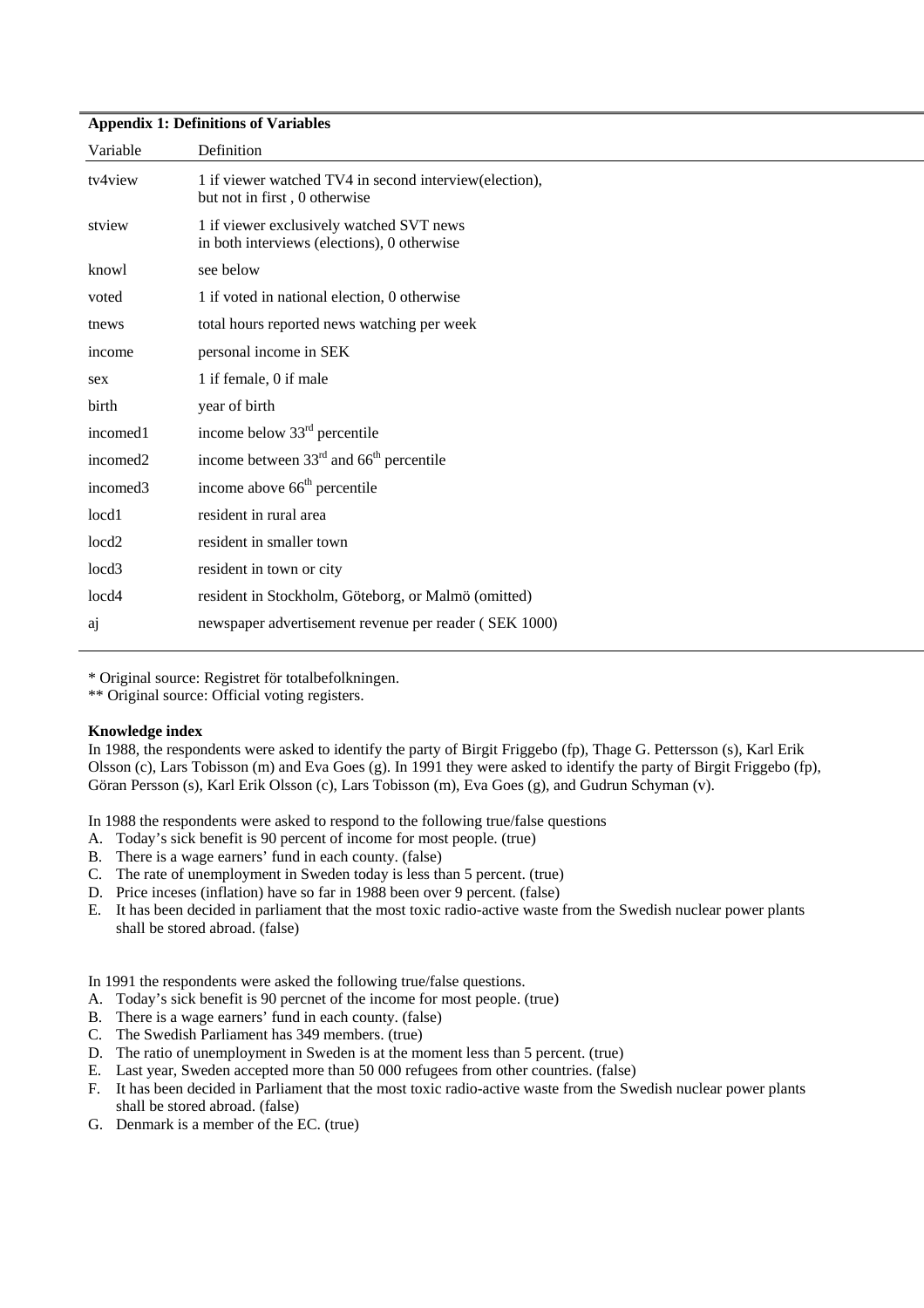#### **Appendix 2: Summary Statistics**

| Variable             | Obs  | Mean     | Std. Dev. | Min            | Max      |
|----------------------|------|----------|-----------|----------------|----------|
| stview               | 2090 | .6574163 | .4746872  | $\mathbf{0}$   | 1        |
| tv4view              | 2090 | .3425837 | .4746872  | $\theta$       | 1        |
| knowl2               | 2090 | .492039  | .2124404  | $\Omega$       | .9230769 |
| voted                | 2090 | .9124402 | .2827213  | $\mathbf{0}$   | 1        |
| tnews                | 2052 | 8.191764 | 3.788843  | $\mathbf{0}$   | 19.5     |
| sex                  | 2090 | .4516746 | .4977783  | $\mathbf{0}$   | 1        |
| local <sub>1</sub>   | 2022 | .1790307 | .3834728  | $\theta$       | 1        |
| locd <sub>2</sub>    | 2022 | .235905  | .4246682  | $\overline{0}$ | 1        |
| locd3                | 2022 | .4371909 | .496162   | $\Omega$       | 1        |
| loc <sub>d4</sub>    | 2022 | .1478734 | .3550622  | $\overline{0}$ | 1        |
| incomed1             | 2090 | .1956938 | .3968288  | $\overline{0}$ | 1        |
| incomed <sub>2</sub> | 2090 | .4851675 | .4998996  | $\Omega$       | 1        |
| incomed3             | 2090 | .3191388 | .4662545  | $\Omega$       | 1        |
| incomedd             | 2090 | .4397129 | .4964709  | $\overline{0}$ | 1        |
| birth                | 2090 | 44.66986 | 16.15107  | 11             | 70       |

## **Table 1. Audience characteristics**

| dependent variable | knowledge          | TV4viewer     |
|--------------------|--------------------|---------------|
| young              | $-.10^{***}$       | $.09***$      |
|                    | (.01)              | (.03)         |
| rich               | $.0.10^{\ast\ast}$ | $-.00$        |
|                    | (.02)              | (.04)         |
| knowledge index    |                    | $-.26***$     |
|                    |                    | (.07)         |
| constant           | $.50^{**}$         | $.44$ $^{**}$ |
|                    | (.01)              | (.04)         |
| R <sub>2</sub>     | .11                | .03           |
| # observations     | 1045               | 1045          |
|                    |                    |               |

OLS estimates. Standard errors in parenthesis.

\*\*Denotes significance at 1 percent level. \* Denotes significance at 5 percent level.

**Table 2. Audience characteristics**

| Table 2. Augustice chairden istics |           |              |        |        |  |
|------------------------------------|-----------|--------------|--------|--------|--|
| age                                | knowledge | <i>ncome</i> | sex    | voted  |  |
| 40.1                               | 0.44      | 99000        | 0.45   | 0.89   |  |
| (0.9)                              | (0.01)    | (3000)       | (0.03) | (0.02) |  |
| 44.9                               | 0.51      | 105000       | 0.45   | 0.91   |  |
| (0.6)                              | (0.01)    | (2000)       | 0.02   | (0.01) |  |
|                                    |           | 0.10         | 0.87   | 0.34   |  |
|                                    |           |              |        |        |  |

(Standard errors in parenthesis.)